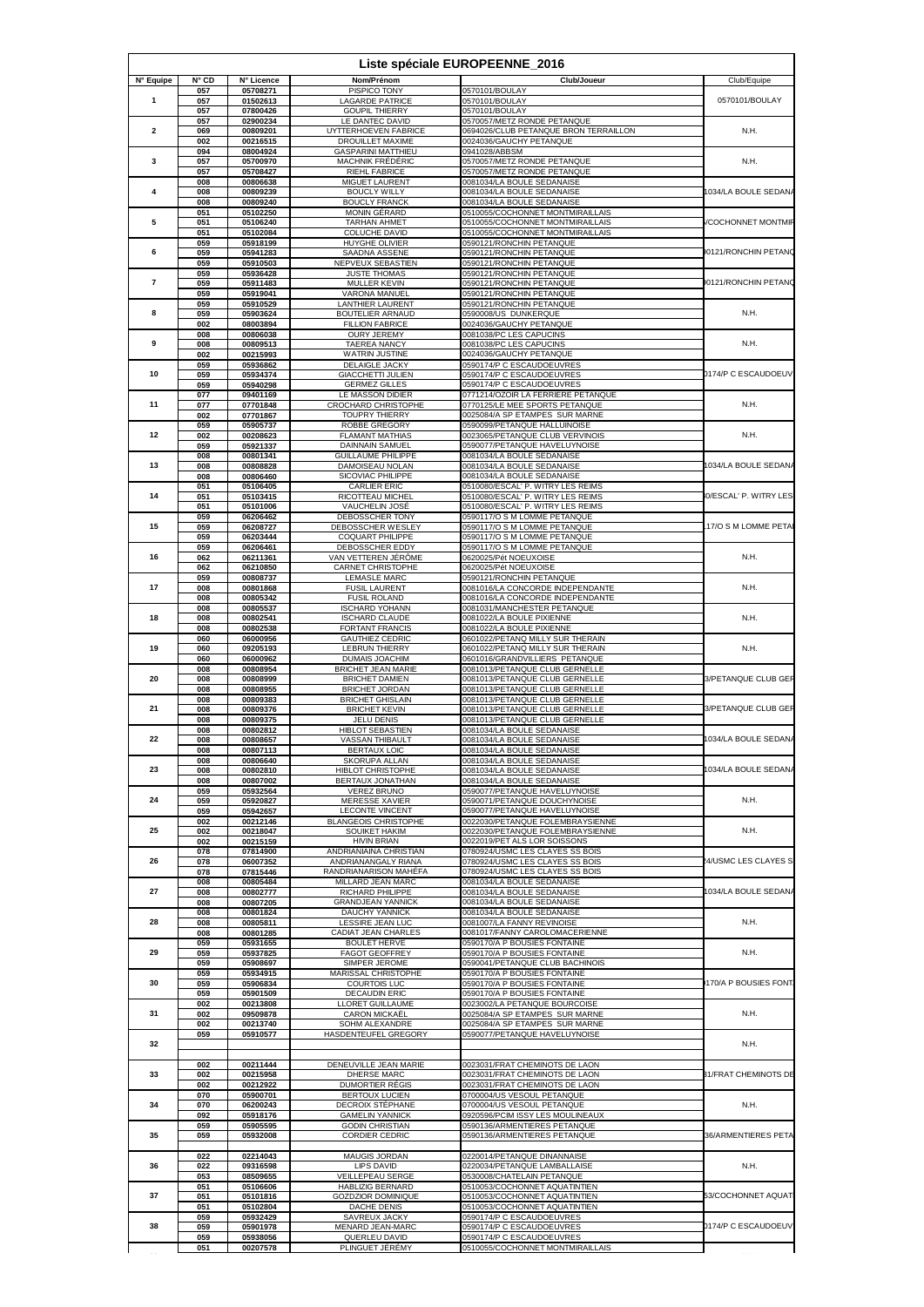| 059<br>05942509<br><b>BLEIN THIERRY</b><br>0590039/PETANQUE CLUB BOUSSOIS<br>40<br>50072<br><b>REGHEM OLIVIER</b><br>9999992/Belgique<br>N.H.<br>0590077/PETANQUE HAVELUYNOISE<br>059<br>05933254<br>PILLON PIERRE<br><b>COCU MELVIN</b><br>0081034/LA BOULE SEDANAISE<br>008<br>00808729<br>41<br>008<br>00806948<br><b>BIGORGNE GAETAN</b><br>0081034/LA BOULE SEDANAISE<br>N.H.<br>008<br><b>BERTAUX CHRISTOPHE</b><br>0081041/LA FANNY RETHELOISE<br>00806523<br>077<br>07700656<br>NGUY NHU SERGE<br>0770146/MEAUX CS<br>42<br>077<br>07720218<br>MARTINEZ CHRISTOPHE<br>0770146/MEAUX CS<br>N.H.<br><b>CHARRY CYRIL</b><br>0025084/A SP ETAMPES SUR MARNE<br>002<br>09300415<br>LALONDRELLE JEAN ANDRÉ<br>0510080/ESCAL' P. WITRY LES REIMS<br>051<br>05101111<br>43<br>0510080/ESCAL' P. WITRY LES REIMS<br>0/ESCAL' P. WITRY LES<br>051<br>05100611<br><b>GAUDET THIERRY</b><br>051<br>05100804<br>MUSQUIN CHRISTOPHE<br>0510080/ESCAL' P. WITRY LES REIMS<br>002<br>00207383<br><b>BONNARD FRANCK</b><br>0021010/PETANQUE LA FEROISE<br>44<br>0021010/PETANQUE LA FEROISE<br>002<br>00209413<br><b>LEGRAND NICOLAS</b><br>010/PETANQUE LA FER<br>ROSIER XAVIER<br>0021010/PETANQUE LA FEROISE<br>002<br>00213848<br>008<br>00809487<br><b>BOUY WILLY</b><br>0081016/LA CONCORDE INDEPENDANTE<br>45<br>LA CONCORDE INDEPE<br>008<br>00807912<br>VIEILLARD DAVID<br>0081016/LA CONCORDE INDEPENDANTE<br>008<br>00802664<br><b>BENZONI HERVE</b><br>0081016/LA CONCORDE INDEPENDANTE<br>008<br>00800958<br><b>BIGORGNE JACKY</b><br>0081016/LA CONCORDE INDEPENDANTE<br>46<br>LA CONCORDE INDEPE<br>0081016/LA CONCORDE INDEPENDANTE<br>00806234<br><b>BIGORGNE CYRIL</b><br>008<br>008<br>JUSTIN JOHNNY<br>0081016/LA CONCORDE INDEPENDANTE<br>00803237<br><b>GLINEUR KÉVIN</b><br>0550010/VAL DUNOIS PETANQUE CLUB<br>055<br>05503325<br>47<br>VAL DUNOIS PETANQU<br>0550010/VAL DUNOIS PETANQUE CLUB<br>055<br>05503523<br><b>GLINEUR ALAIN</b><br><b>WILLOT FRANÇOIS</b><br>0550010/VAL DUNOIS PETANQUE CLUB<br>055<br>05503153<br><b>MERLI PATRICK</b><br>0510003/PETANQUE VITRYATE<br>051<br>05100365<br>N.H.<br>48<br>0510003/PETANQUE VITRYATE<br>051<br>05105587<br>DJELFAOUI SADAOUI<br>PAPEGAY GABRIEL<br>0510009/AVENIR BOULISTE CHALONS<br>051<br>05101341<br>051<br>05100540<br>0510080/ESCAL' P. WITRY LES REIMS<br>PERLOT OLIVIER<br>49<br>0510080/ESCAL' P. WITRY LES REIMS<br>N.H.<br>051<br>05105828<br><b>GEORGIN CYRIL</b><br>051<br>05104735<br><b>PAULUS JULIEN</b><br>0510055/COCHONNET MONTMIRAILLAIS<br>002<br>09208109<br><b>CHARLOT JÉRÉMY</b><br>0022010/AVENIR PETANQUE<br>50<br>ROUSSEL KARL<br>0022010/AVENIR PETANQUE<br>N.H.<br>002<br>01803695<br>09300215<br><b>EVRARD MICHEL</b><br>0601011/PETANQUE CREPICORDIENNE<br>060<br>051<br>05103349<br><b>NARCY PASCAL</b><br>0510039/SAINT JEAN PETANQUE<br>51<br>05105742<br><b>DUMANGE PASCAI</b><br>0510055/COCHONNET MONTMIRAILLAIS<br>N.H.<br>051<br>BERTHE CLAIRE<br>0510055/COCHONNET MONTMIRAILLAIS<br>07702920<br>051<br><b>GOMES PHILIPPE</b><br>0024076/STADE PORTUGAIS<br>002<br>00202679<br>52<br>SUEUR FRÉDÉRIC<br>0024042/LA BOULE ORIGNYQUOISE<br>N.H.<br>002<br>00209775<br><b>DEGREMONT YOHAN</b><br>0024006/ASSO HOMBLIERES PETANQUE<br>002<br>06009501<br>071<br>07114200<br>VERZEAUX MÉDÉRIC<br>0710088/AMIS PET BOURBON LANCY<br>0890005/STADE AUXERROIS<br>N.H.<br>53<br>089<br>08400495<br><b>DESLYS CHRISTOPHE</b><br>0691027/PETANQUE CANUTS<br>069<br>08905215<br><b>GESSAT GUILLAUME</b><br>051<br>07700497<br>PRUNET RENAUD<br>0510055/COCHONNET MONTMIRAILLAIS<br><b>COCHONNET MONTMIR</b><br>54<br>051<br>07703259<br>PRUDHOMME PATRICE<br>0510055/COCHONNET MONTMIRAILLAIS<br>051<br>0510055/COCHONNET MONTMIRAILLAIS<br>07700510<br>CANONVILLE FLORIAN<br>051<br>05102692<br><b>GIVERDON CHRISTIAN</b><br>0510080/ESCAL' P. WITRY LES REIMS<br>N.H.<br>55<br>051<br>05102490<br><b>BELLOUIN ERIC</b><br>0510080/ESCAL' P. WITRY LES REIMS<br>THIERRY LAURENT<br>0921198/PETANQUE ROBINSONNAISE<br>092<br>05102623<br><b>BRAHIM JEAN MARIE</b><br>0081032/AM PETANQUE LE THEUX<br>008<br>00801493<br>N.H.<br>56<br>008<br>00807921<br>CAMMI ALDO<br>0081002/PETANQUE CLUB GIVETOIS<br>00802963<br><b>DELPY YANNICK</b><br>008<br>0081002/PETANQUE CLUB GIVETOIS<br>055<br>00805086<br>BERTOLISSI JONATHAN<br>0550008/VERDUN SAV<br>57<br><b>BERTOLISSI RUDY</b><br>0550008/VERDUN SAV<br>N.H.<br>055<br>00805085<br>0550001/BAR LE DUC BOULING CLUB<br>055<br>05500266<br>DHAUSSY STEPHANE<br>008<br>00804538<br><b>MASSON JOEL</b><br>0081034/LA BOULE SEDANAISE<br>58<br>GONTAREK JEAN MICHEL<br>0081034/LA BOULE SEDANAISE<br>N.H.<br>008<br>00801549<br>00803355<br><b>LEGRAND ERIC</b><br>0081041/LA FANNY RETHELOISE<br>008<br>008<br>00809586<br>ANDRE DAVID<br>0081034/LA BOULE SEDANAISE<br>59<br>ANDRE ANTHONY<br>0081034/LA BOULE SEDANAISE<br>1034/LA BOULE SEDANA<br>008<br>00809585<br>008<br>00807913<br><b>LEROY ALAIN</b><br>0081034/LA BOULE SEDANAISE<br>0510073/SCMO LE MESNIL SUR OGER<br>051<br>05106307<br><b>GUILLET MATHIEU</b><br>60<br>0510073/SCMO LE MESNIL SUR OGER<br>3/SCMO LE MESNIL SUF<br>051<br>05106306<br>PREVOSTAT KEVIN<br>051<br><b>LISAI DAVID</b><br>0510073/SCMO LE MESNIL SUR OGER<br>05103238<br>067<br>06708142<br>ROUBERTOU HERVÉ<br>0673001/PC KRONENBOURG<br>73001/PC KRONENBOUI<br>61<br>0673001/PC KRONENBOURG<br>067<br>06706934<br>AMANN CHRISTOPHE<br>MICHEL ALAIN<br>0673001/PC KRONENBOURG<br>067<br>06700244<br><b>RENSON ERIC</b><br>7508<br>9999992/Belgique<br>N.H.<br>62<br>19810<br><b>DELEN BENOIT</b><br>9999992/Belgique<br>LE ROL PATRICK<br>002<br>00218657<br>0024036/GAUCHY PETANQUE<br>051<br>05103517<br><b>DIVRY BRUNO</b><br>0510055/COCHONNET MONTMIRAILLAIS<br>63<br>N.H.<br>051<br>05102789<br>PRIEUR ANTHONY<br>0510008/PETANQUE DES 3 FONTAINES<br>008<br>00803520<br><b>LOBRY JEAN PIERRE</b><br>0081041/LA FANNY RETHELOISE<br>059<br>05704263<br>0590077/PETANQUE HAVELUYNOISE<br><b>DERO STEPHANE</b><br>64<br>05939014<br><b>VEREZ ALEXIS</b><br>0590077/PETANQUE HAVELUYNOISE<br>7/PETANQUE HAVELUY<br>059<br>059<br>05900961<br><b>BESSIRARD CYRIL</b><br>0590077/PETANQUE HAVELUYNOISE<br>059<br>05937545<br>0590087/PETANQUE DE QUIEVRECHAIN<br><b>MATON JEAN MICHEL</b><br>65<br>059<br><b>BEZIOU MARC</b><br>0590077/PETANQUE HAVELUYNOISE<br>N.H.<br>05930680<br><b>FOLLY YANNICK</b><br>9999992/Belgique<br>99001<br>002<br>00201541<br>DE WILDE THIERRY<br>0024036/GAUCHY PETANQUE<br>66<br>077<br>DE ALMEIDA JORDAN<br>0770087/BROU SUR CHANTEREINE<br>N.H.<br>07722081<br>062<br>MAGIER GUILLAUME<br>0620021/ASCP AVION<br>06209213<br>092<br>09200965<br><b>RANGUE PATRICK</b><br>0920596/PCIM ISSY LES MOULINEAUX<br>67<br>6/PCIM ISSY LES MOUL<br>092<br>09400606<br>ROUSSEAU SÉBASTIEN<br>0920596/PCIM ISSY LES MOULINEAUX<br>092<br>09203067<br>0920596/PCIM ISSY LES MOULINEAUX<br><b>BEAUGER CÉDRIC</b><br>059<br>05910886<br><b>DEMESTRE DAVID</b><br>0590097/BOULE ANNAPOISE<br>68<br>N.H.<br>059<br>05937681<br><b>SCHAENOTZ MOISE</b><br>0590110/MONS EN BAROEUL PET CLUB<br>0590117/O S M LOMME PETANQUE<br>059<br>05937680<br>DEMESTRE DAVID<br>062<br>06207345<br><b>LORIO THIERRY</b><br>0620007/HENIN BEAUMONT Pét<br>69<br>0007/HENIN BEAUMONT<br>062<br>06208105<br>LAMBOLEZ NICOLAS<br>0620007/HENIN BEAUMONT Pét<br>0620007/HENIN BEAUMONT Pét<br>062<br>06210387<br>DRUELLE DANY<br>051<br>05106464<br>BONNOUVRIEE JEAN<br>0510080/ESCAL' P. WITRY LES REIMS<br>70<br>0/ESCAL' P. WITRY LES<br>051<br>05106463<br>BONNOUVRIEE ARMELLE<br>0510080/ESCAL' P. WITRY LES REIMS<br>RODRIGUES DA CRUZ FRANCK<br>0510080/ESCAL' P. WITRY LES REIMS<br>051<br>05103765<br>0081027/AB DE VILLERS SEMEUSE<br>008<br>00806901<br><b>GONZALEZ SONY</b><br>71<br>27/AB DE VILLERS SEM<br>MORENO ROSA CHRIS<br>0081027/AB DE VILLERS SEMEUSE<br>008<br>05503534<br>008<br>00805140<br><b>BERNARD DIDIER</b><br>0081027/AB DE VILLERS SEMEUSE<br>0800021/U. B. FEUQUIEROISE<br>080<br>03330265<br>DOS SANTOS JOSE<br>72<br><b>GOMES ANTHONIO</b><br>0081007/LA FANNY REVINOISE<br>N.H.<br>008<br>00808782<br>99002<br>DAAUD CALI<br>9999992/Belgique<br>002<br>00219028<br>TOURNAY DAMIEN<br>0023065/PETANQUE CLUB VERVINOIS<br>73<br>N.H.<br>059<br>CATTEAUX MARTIAL<br>0590039/PETANQUE CLUB BOUSSOIS<br>05919504<br>0590039/PETANQUE CLUB BOUSSOIS<br>059<br>05907567<br>MANESSIER DAVID<br>0081034/LA BOULE SEDANAISE<br>008<br>00805742<br>JADOT CLEMENT<br>74<br>N.H.<br>008<br>00808897<br>SPRIMONT VINCENT<br>0081038/PC LES CAPUCINS<br>008<br>00809337<br><b>DERNIES PHILIPPE</b><br>0081038/PC LES CAPUCINS<br>002<br>06009517<br>DEGREMONT THÉO<br>0024042/LA BOULE ORIGNYQUOISE<br>75<br>0024042/LA BOULE ORIGNYQUOISE<br>42/LA BOULE ORIGNYQ<br>002<br>00216344<br><b>DEMARS FRANCK</b><br>002<br>0024042/LA BOULE ORIGNYQUOISE<br>00202678<br>DAMAY BENJAMIN<br>059<br>05942067<br>SZLESINSKI ADRIEN<br>0590078/PETANQUE MARLY<br>76<br>DESSAINT CEDRIC<br>90078/PETANQUE MARI<br>059<br>05901877<br>0590078/PETANQUE MARLY<br><b>BERQUET DIDIER</b><br>0590078/PETANQUE MARLY<br>059<br>05901644<br>051<br>05101690<br><b>GAUTIER DAVID</b><br>0510055/COCHONNET MONTMIRAILLAIS<br>77<br>N.H.<br>051<br>00203694<br>DETREZ FRÉDÉRIC<br>0510008/PETANQUE DES 3 FONTAINES<br>002<br>00204668<br>PLINGUET BRUNO<br>0022017/AMICALE PETANQUE PINON<br>051<br><b>BOLOT ALEXANDRE</b><br>0510072/MISTRAL DU VAL DES BOIS<br>05105073<br>72/MISTRAL DU VAL DES<br>78<br>051<br>WUILMET ALEXANDRE<br>0510072/MISTRAL DU VAL DES BOIS<br>05104830 | 39 | 002<br>002 | 00207763<br>00210378 | VIARD ARNAUD<br><b>SOLDE NICOLAS</b> | 0022018/LA VENDEENNE DE CROUY<br>0022018/LA VENDEENNE DE CROUY | N.H. |
|-------------------------------------------------------------------------------------------------------------------------------------------------------------------------------------------------------------------------------------------------------------------------------------------------------------------------------------------------------------------------------------------------------------------------------------------------------------------------------------------------------------------------------------------------------------------------------------------------------------------------------------------------------------------------------------------------------------------------------------------------------------------------------------------------------------------------------------------------------------------------------------------------------------------------------------------------------------------------------------------------------------------------------------------------------------------------------------------------------------------------------------------------------------------------------------------------------------------------------------------------------------------------------------------------------------------------------------------------------------------------------------------------------------------------------------------------------------------------------------------------------------------------------------------------------------------------------------------------------------------------------------------------------------------------------------------------------------------------------------------------------------------------------------------------------------------------------------------------------------------------------------------------------------------------------------------------------------------------------------------------------------------------------------------------------------------------------------------------------------------------------------------------------------------------------------------------------------------------------------------------------------------------------------------------------------------------------------------------------------------------------------------------------------------------------------------------------------------------------------------------------------------------------------------------------------------------------------------------------------------------------------------------------------------------------------------------------------------------------------------------------------------------------------------------------------------------------------------------------------------------------------------------------------------------------------------------------------------------------------------------------------------------------------------------------------------------------------------------------------------------------------------------------------------------------------------------------------------------------------------------------------------------------------------------------------------------------------------------------------------------------------------------------------------------------------------------------------------------------------------------------------------------------------------------------------------------------------------------------------------------------------------------------------------------------------------------------------------------------------------------------------------------------------------------------------------------------------------------------------------------------------------------------------------------------------------------------------------------------------------------------------------------------------------------------------------------------------------------------------------------------------------------------------------------------------------------------------------------------------------------------------------------------------------------------------------------------------------------------------------------------------------------------------------------------------------------------------------------------------------------------------------------------------------------------------------------------------------------------------------------------------------------------------------------------------------------------------------------------------------------------------------------------------------------------------------------------------------------------------------------------------------------------------------------------------------------------------------------------------------------------------------------------------------------------------------------------------------------------------------------------------------------------------------------------------------------------------------------------------------------------------------------------------------------------------------------------------------------------------------------------------------------------------------------------------------------------------------------------------------------------------------------------------------------------------------------------------------------------------------------------------------------------------------------------------------------------------------------------------------------------------------------------------------------------------------------------------------------------------------------------------------------------------------------------------------------------------------------------------------------------------------------------------------------------------------------------------------------------------------------------------------------------------------------------------------------------------------------------------------------------------------------------------------------------------------------------------------------------------------------------------------------------------------------------------------------------------------------------------------------------------------------------------------------------------------------------------------------------------------------------------------------------------------------------------------------------------------------------------------------------------------------------------------------------------------------------------------------------------------------------------------------------------------------------------------------------------------------------------------------------------------------------------------------------------------------------------------------------------------------------------------------------------------------------------------------------------------------------------------------------------------------------------------------------------------------------------------------------------------------------------------------------------------------------------------------------------------------------------------------------------------------------------------------------------------------------------------------------------------------------------------------------------------------------------------------------------------------------------------------------------------------------------------------------------------------------------------------------------------------------------------------------------------------------------------------------------------------------------------------------------------------------------------------------------------------------------------------------------------------------------------------------------------------------------------------------------------------------------------------------------------------------------------------------------------------------------------------------------------------------------------------------------------------------------------------------------------------------------------------------------------------------------------------------------------------------------------------------------------------------------------------------------------------------------------------------------------------------------------------------------------------------------------------------------------------------------------------------------------------------------------------------------------------------------------------------------------------------------------------------------------------------------------------------------------------------------------------------------------------------------------------------------------------------------------------------------------------------------------------------------------------------------------------------------------------------------------------------------------------------------------------------------------------------------------------------------------------------------------------------------------------------------------------------------------------------------|----|------------|----------------------|--------------------------------------|----------------------------------------------------------------|------|
|                                                                                                                                                                                                                                                                                                                                                                                                                                                                                                                                                                                                                                                                                                                                                                                                                                                                                                                                                                                                                                                                                                                                                                                                                                                                                                                                                                                                                                                                                                                                                                                                                                                                                                                                                                                                                                                                                                                                                                                                                                                                                                                                                                                                                                                                                                                                                                                                                                                                                                                                                                                                                                                                                                                                                                                                                                                                                                                                                                                                                                                                                                                                                                                                                                                                                                                                                                                                                                                                                                                                                                                                                                                                                                                                                                                                                                                                                                                                                                                                                                                                                                                                                                                                                                                                                                                                                                                                                                                                                                                                                                                                                                                                                                                                                                                                                                                                                                                                                                                                                                                                                                                                                                                                                                                                                                                                                                                                                                                                                                                                                                                                                                                                                                                                                                                                                                                                                                                                                                                                                                                                                                                                                                                                                                                                                                                                                                                                                                                                                                                                                                                                                                                                                                                                                                                                                                                                                                                                                                                                                                                                                                                                                                                                                                                                                                                                                                                                                                                                                                                                                                                                                                                                                                                                                                                                                                                                                                                                                                                                                                                                                                                                                                                                                                                                                                                                                                                                                                                                                                                                                                                                                                                                                                                                                                                                                                                                                                                                                                                                                                                                                                                                                                                                                                                                                                                                                                                                                                                                                                                                                                                     |    |            |                      |                                      |                                                                |      |
|                                                                                                                                                                                                                                                                                                                                                                                                                                                                                                                                                                                                                                                                                                                                                                                                                                                                                                                                                                                                                                                                                                                                                                                                                                                                                                                                                                                                                                                                                                                                                                                                                                                                                                                                                                                                                                                                                                                                                                                                                                                                                                                                                                                                                                                                                                                                                                                                                                                                                                                                                                                                                                                                                                                                                                                                                                                                                                                                                                                                                                                                                                                                                                                                                                                                                                                                                                                                                                                                                                                                                                                                                                                                                                                                                                                                                                                                                                                                                                                                                                                                                                                                                                                                                                                                                                                                                                                                                                                                                                                                                                                                                                                                                                                                                                                                                                                                                                                                                                                                                                                                                                                                                                                                                                                                                                                                                                                                                                                                                                                                                                                                                                                                                                                                                                                                                                                                                                                                                                                                                                                                                                                                                                                                                                                                                                                                                                                                                                                                                                                                                                                                                                                                                                                                                                                                                                                                                                                                                                                                                                                                                                                                                                                                                                                                                                                                                                                                                                                                                                                                                                                                                                                                                                                                                                                                                                                                                                                                                                                                                                                                                                                                                                                                                                                                                                                                                                                                                                                                                                                                                                                                                                                                                                                                                                                                                                                                                                                                                                                                                                                                                                                                                                                                                                                                                                                                                                                                                                                                                                                                                                                     |    |            |                      |                                      |                                                                |      |
|                                                                                                                                                                                                                                                                                                                                                                                                                                                                                                                                                                                                                                                                                                                                                                                                                                                                                                                                                                                                                                                                                                                                                                                                                                                                                                                                                                                                                                                                                                                                                                                                                                                                                                                                                                                                                                                                                                                                                                                                                                                                                                                                                                                                                                                                                                                                                                                                                                                                                                                                                                                                                                                                                                                                                                                                                                                                                                                                                                                                                                                                                                                                                                                                                                                                                                                                                                                                                                                                                                                                                                                                                                                                                                                                                                                                                                                                                                                                                                                                                                                                                                                                                                                                                                                                                                                                                                                                                                                                                                                                                                                                                                                                                                                                                                                                                                                                                                                                                                                                                                                                                                                                                                                                                                                                                                                                                                                                                                                                                                                                                                                                                                                                                                                                                                                                                                                                                                                                                                                                                                                                                                                                                                                                                                                                                                                                                                                                                                                                                                                                                                                                                                                                                                                                                                                                                                                                                                                                                                                                                                                                                                                                                                                                                                                                                                                                                                                                                                                                                                                                                                                                                                                                                                                                                                                                                                                                                                                                                                                                                                                                                                                                                                                                                                                                                                                                                                                                                                                                                                                                                                                                                                                                                                                                                                                                                                                                                                                                                                                                                                                                                                                                                                                                                                                                                                                                                                                                                                                                                                                                                                                     |    |            |                      |                                      |                                                                |      |
|                                                                                                                                                                                                                                                                                                                                                                                                                                                                                                                                                                                                                                                                                                                                                                                                                                                                                                                                                                                                                                                                                                                                                                                                                                                                                                                                                                                                                                                                                                                                                                                                                                                                                                                                                                                                                                                                                                                                                                                                                                                                                                                                                                                                                                                                                                                                                                                                                                                                                                                                                                                                                                                                                                                                                                                                                                                                                                                                                                                                                                                                                                                                                                                                                                                                                                                                                                                                                                                                                                                                                                                                                                                                                                                                                                                                                                                                                                                                                                                                                                                                                                                                                                                                                                                                                                                                                                                                                                                                                                                                                                                                                                                                                                                                                                                                                                                                                                                                                                                                                                                                                                                                                                                                                                                                                                                                                                                                                                                                                                                                                                                                                                                                                                                                                                                                                                                                                                                                                                                                                                                                                                                                                                                                                                                                                                                                                                                                                                                                                                                                                                                                                                                                                                                                                                                                                                                                                                                                                                                                                                                                                                                                                                                                                                                                                                                                                                                                                                                                                                                                                                                                                                                                                                                                                                                                                                                                                                                                                                                                                                                                                                                                                                                                                                                                                                                                                                                                                                                                                                                                                                                                                                                                                                                                                                                                                                                                                                                                                                                                                                                                                                                                                                                                                                                                                                                                                                                                                                                                                                                                                                                     |    |            |                      |                                      |                                                                |      |
|                                                                                                                                                                                                                                                                                                                                                                                                                                                                                                                                                                                                                                                                                                                                                                                                                                                                                                                                                                                                                                                                                                                                                                                                                                                                                                                                                                                                                                                                                                                                                                                                                                                                                                                                                                                                                                                                                                                                                                                                                                                                                                                                                                                                                                                                                                                                                                                                                                                                                                                                                                                                                                                                                                                                                                                                                                                                                                                                                                                                                                                                                                                                                                                                                                                                                                                                                                                                                                                                                                                                                                                                                                                                                                                                                                                                                                                                                                                                                                                                                                                                                                                                                                                                                                                                                                                                                                                                                                                                                                                                                                                                                                                                                                                                                                                                                                                                                                                                                                                                                                                                                                                                                                                                                                                                                                                                                                                                                                                                                                                                                                                                                                                                                                                                                                                                                                                                                                                                                                                                                                                                                                                                                                                                                                                                                                                                                                                                                                                                                                                                                                                                                                                                                                                                                                                                                                                                                                                                                                                                                                                                                                                                                                                                                                                                                                                                                                                                                                                                                                                                                                                                                                                                                                                                                                                                                                                                                                                                                                                                                                                                                                                                                                                                                                                                                                                                                                                                                                                                                                                                                                                                                                                                                                                                                                                                                                                                                                                                                                                                                                                                                                                                                                                                                                                                                                                                                                                                                                                                                                                                                                                     |    |            |                      |                                      |                                                                |      |
|                                                                                                                                                                                                                                                                                                                                                                                                                                                                                                                                                                                                                                                                                                                                                                                                                                                                                                                                                                                                                                                                                                                                                                                                                                                                                                                                                                                                                                                                                                                                                                                                                                                                                                                                                                                                                                                                                                                                                                                                                                                                                                                                                                                                                                                                                                                                                                                                                                                                                                                                                                                                                                                                                                                                                                                                                                                                                                                                                                                                                                                                                                                                                                                                                                                                                                                                                                                                                                                                                                                                                                                                                                                                                                                                                                                                                                                                                                                                                                                                                                                                                                                                                                                                                                                                                                                                                                                                                                                                                                                                                                                                                                                                                                                                                                                                                                                                                                                                                                                                                                                                                                                                                                                                                                                                                                                                                                                                                                                                                                                                                                                                                                                                                                                                                                                                                                                                                                                                                                                                                                                                                                                                                                                                                                                                                                                                                                                                                                                                                                                                                                                                                                                                                                                                                                                                                                                                                                                                                                                                                                                                                                                                                                                                                                                                                                                                                                                                                                                                                                                                                                                                                                                                                                                                                                                                                                                                                                                                                                                                                                                                                                                                                                                                                                                                                                                                                                                                                                                                                                                                                                                                                                                                                                                                                                                                                                                                                                                                                                                                                                                                                                                                                                                                                                                                                                                                                                                                                                                                                                                                                                                     |    |            |                      |                                      |                                                                |      |
|                                                                                                                                                                                                                                                                                                                                                                                                                                                                                                                                                                                                                                                                                                                                                                                                                                                                                                                                                                                                                                                                                                                                                                                                                                                                                                                                                                                                                                                                                                                                                                                                                                                                                                                                                                                                                                                                                                                                                                                                                                                                                                                                                                                                                                                                                                                                                                                                                                                                                                                                                                                                                                                                                                                                                                                                                                                                                                                                                                                                                                                                                                                                                                                                                                                                                                                                                                                                                                                                                                                                                                                                                                                                                                                                                                                                                                                                                                                                                                                                                                                                                                                                                                                                                                                                                                                                                                                                                                                                                                                                                                                                                                                                                                                                                                                                                                                                                                                                                                                                                                                                                                                                                                                                                                                                                                                                                                                                                                                                                                                                                                                                                                                                                                                                                                                                                                                                                                                                                                                                                                                                                                                                                                                                                                                                                                                                                                                                                                                                                                                                                                                                                                                                                                                                                                                                                                                                                                                                                                                                                                                                                                                                                                                                                                                                                                                                                                                                                                                                                                                                                                                                                                                                                                                                                                                                                                                                                                                                                                                                                                                                                                                                                                                                                                                                                                                                                                                                                                                                                                                                                                                                                                                                                                                                                                                                                                                                                                                                                                                                                                                                                                                                                                                                                                                                                                                                                                                                                                                                                                                                                                                     |    |            |                      |                                      |                                                                |      |
|                                                                                                                                                                                                                                                                                                                                                                                                                                                                                                                                                                                                                                                                                                                                                                                                                                                                                                                                                                                                                                                                                                                                                                                                                                                                                                                                                                                                                                                                                                                                                                                                                                                                                                                                                                                                                                                                                                                                                                                                                                                                                                                                                                                                                                                                                                                                                                                                                                                                                                                                                                                                                                                                                                                                                                                                                                                                                                                                                                                                                                                                                                                                                                                                                                                                                                                                                                                                                                                                                                                                                                                                                                                                                                                                                                                                                                                                                                                                                                                                                                                                                                                                                                                                                                                                                                                                                                                                                                                                                                                                                                                                                                                                                                                                                                                                                                                                                                                                                                                                                                                                                                                                                                                                                                                                                                                                                                                                                                                                                                                                                                                                                                                                                                                                                                                                                                                                                                                                                                                                                                                                                                                                                                                                                                                                                                                                                                                                                                                                                                                                                                                                                                                                                                                                                                                                                                                                                                                                                                                                                                                                                                                                                                                                                                                                                                                                                                                                                                                                                                                                                                                                                                                                                                                                                                                                                                                                                                                                                                                                                                                                                                                                                                                                                                                                                                                                                                                                                                                                                                                                                                                                                                                                                                                                                                                                                                                                                                                                                                                                                                                                                                                                                                                                                                                                                                                                                                                                                                                                                                                                                                                     |    |            |                      |                                      |                                                                |      |
|                                                                                                                                                                                                                                                                                                                                                                                                                                                                                                                                                                                                                                                                                                                                                                                                                                                                                                                                                                                                                                                                                                                                                                                                                                                                                                                                                                                                                                                                                                                                                                                                                                                                                                                                                                                                                                                                                                                                                                                                                                                                                                                                                                                                                                                                                                                                                                                                                                                                                                                                                                                                                                                                                                                                                                                                                                                                                                                                                                                                                                                                                                                                                                                                                                                                                                                                                                                                                                                                                                                                                                                                                                                                                                                                                                                                                                                                                                                                                                                                                                                                                                                                                                                                                                                                                                                                                                                                                                                                                                                                                                                                                                                                                                                                                                                                                                                                                                                                                                                                                                                                                                                                                                                                                                                                                                                                                                                                                                                                                                                                                                                                                                                                                                                                                                                                                                                                                                                                                                                                                                                                                                                                                                                                                                                                                                                                                                                                                                                                                                                                                                                                                                                                                                                                                                                                                                                                                                                                                                                                                                                                                                                                                                                                                                                                                                                                                                                                                                                                                                                                                                                                                                                                                                                                                                                                                                                                                                                                                                                                                                                                                                                                                                                                                                                                                                                                                                                                                                                                                                                                                                                                                                                                                                                                                                                                                                                                                                                                                                                                                                                                                                                                                                                                                                                                                                                                                                                                                                                                                                                                                                                     |    |            |                      |                                      |                                                                |      |
|                                                                                                                                                                                                                                                                                                                                                                                                                                                                                                                                                                                                                                                                                                                                                                                                                                                                                                                                                                                                                                                                                                                                                                                                                                                                                                                                                                                                                                                                                                                                                                                                                                                                                                                                                                                                                                                                                                                                                                                                                                                                                                                                                                                                                                                                                                                                                                                                                                                                                                                                                                                                                                                                                                                                                                                                                                                                                                                                                                                                                                                                                                                                                                                                                                                                                                                                                                                                                                                                                                                                                                                                                                                                                                                                                                                                                                                                                                                                                                                                                                                                                                                                                                                                                                                                                                                                                                                                                                                                                                                                                                                                                                                                                                                                                                                                                                                                                                                                                                                                                                                                                                                                                                                                                                                                                                                                                                                                                                                                                                                                                                                                                                                                                                                                                                                                                                                                                                                                                                                                                                                                                                                                                                                                                                                                                                                                                                                                                                                                                                                                                                                                                                                                                                                                                                                                                                                                                                                                                                                                                                                                                                                                                                                                                                                                                                                                                                                                                                                                                                                                                                                                                                                                                                                                                                                                                                                                                                                                                                                                                                                                                                                                                                                                                                                                                                                                                                                                                                                                                                                                                                                                                                                                                                                                                                                                                                                                                                                                                                                                                                                                                                                                                                                                                                                                                                                                                                                                                                                                                                                                                                                     |    |            |                      |                                      |                                                                |      |
|                                                                                                                                                                                                                                                                                                                                                                                                                                                                                                                                                                                                                                                                                                                                                                                                                                                                                                                                                                                                                                                                                                                                                                                                                                                                                                                                                                                                                                                                                                                                                                                                                                                                                                                                                                                                                                                                                                                                                                                                                                                                                                                                                                                                                                                                                                                                                                                                                                                                                                                                                                                                                                                                                                                                                                                                                                                                                                                                                                                                                                                                                                                                                                                                                                                                                                                                                                                                                                                                                                                                                                                                                                                                                                                                                                                                                                                                                                                                                                                                                                                                                                                                                                                                                                                                                                                                                                                                                                                                                                                                                                                                                                                                                                                                                                                                                                                                                                                                                                                                                                                                                                                                                                                                                                                                                                                                                                                                                                                                                                                                                                                                                                                                                                                                                                                                                                                                                                                                                                                                                                                                                                                                                                                                                                                                                                                                                                                                                                                                                                                                                                                                                                                                                                                                                                                                                                                                                                                                                                                                                                                                                                                                                                                                                                                                                                                                                                                                                                                                                                                                                                                                                                                                                                                                                                                                                                                                                                                                                                                                                                                                                                                                                                                                                                                                                                                                                                                                                                                                                                                                                                                                                                                                                                                                                                                                                                                                                                                                                                                                                                                                                                                                                                                                                                                                                                                                                                                                                                                                                                                                                                                     |    |            |                      |                                      |                                                                |      |
|                                                                                                                                                                                                                                                                                                                                                                                                                                                                                                                                                                                                                                                                                                                                                                                                                                                                                                                                                                                                                                                                                                                                                                                                                                                                                                                                                                                                                                                                                                                                                                                                                                                                                                                                                                                                                                                                                                                                                                                                                                                                                                                                                                                                                                                                                                                                                                                                                                                                                                                                                                                                                                                                                                                                                                                                                                                                                                                                                                                                                                                                                                                                                                                                                                                                                                                                                                                                                                                                                                                                                                                                                                                                                                                                                                                                                                                                                                                                                                                                                                                                                                                                                                                                                                                                                                                                                                                                                                                                                                                                                                                                                                                                                                                                                                                                                                                                                                                                                                                                                                                                                                                                                                                                                                                                                                                                                                                                                                                                                                                                                                                                                                                                                                                                                                                                                                                                                                                                                                                                                                                                                                                                                                                                                                                                                                                                                                                                                                                                                                                                                                                                                                                                                                                                                                                                                                                                                                                                                                                                                                                                                                                                                                                                                                                                                                                                                                                                                                                                                                                                                                                                                                                                                                                                                                                                                                                                                                                                                                                                                                                                                                                                                                                                                                                                                                                                                                                                                                                                                                                                                                                                                                                                                                                                                                                                                                                                                                                                                                                                                                                                                                                                                                                                                                                                                                                                                                                                                                                                                                                                                                                     |    |            |                      |                                      |                                                                |      |
|                                                                                                                                                                                                                                                                                                                                                                                                                                                                                                                                                                                                                                                                                                                                                                                                                                                                                                                                                                                                                                                                                                                                                                                                                                                                                                                                                                                                                                                                                                                                                                                                                                                                                                                                                                                                                                                                                                                                                                                                                                                                                                                                                                                                                                                                                                                                                                                                                                                                                                                                                                                                                                                                                                                                                                                                                                                                                                                                                                                                                                                                                                                                                                                                                                                                                                                                                                                                                                                                                                                                                                                                                                                                                                                                                                                                                                                                                                                                                                                                                                                                                                                                                                                                                                                                                                                                                                                                                                                                                                                                                                                                                                                                                                                                                                                                                                                                                                                                                                                                                                                                                                                                                                                                                                                                                                                                                                                                                                                                                                                                                                                                                                                                                                                                                                                                                                                                                                                                                                                                                                                                                                                                                                                                                                                                                                                                                                                                                                                                                                                                                                                                                                                                                                                                                                                                                                                                                                                                                                                                                                                                                                                                                                                                                                                                                                                                                                                                                                                                                                                                                                                                                                                                                                                                                                                                                                                                                                                                                                                                                                                                                                                                                                                                                                                                                                                                                                                                                                                                                                                                                                                                                                                                                                                                                                                                                                                                                                                                                                                                                                                                                                                                                                                                                                                                                                                                                                                                                                                                                                                                                                                     |    |            |                      |                                      |                                                                |      |
|                                                                                                                                                                                                                                                                                                                                                                                                                                                                                                                                                                                                                                                                                                                                                                                                                                                                                                                                                                                                                                                                                                                                                                                                                                                                                                                                                                                                                                                                                                                                                                                                                                                                                                                                                                                                                                                                                                                                                                                                                                                                                                                                                                                                                                                                                                                                                                                                                                                                                                                                                                                                                                                                                                                                                                                                                                                                                                                                                                                                                                                                                                                                                                                                                                                                                                                                                                                                                                                                                                                                                                                                                                                                                                                                                                                                                                                                                                                                                                                                                                                                                                                                                                                                                                                                                                                                                                                                                                                                                                                                                                                                                                                                                                                                                                                                                                                                                                                                                                                                                                                                                                                                                                                                                                                                                                                                                                                                                                                                                                                                                                                                                                                                                                                                                                                                                                                                                                                                                                                                                                                                                                                                                                                                                                                                                                                                                                                                                                                                                                                                                                                                                                                                                                                                                                                                                                                                                                                                                                                                                                                                                                                                                                                                                                                                                                                                                                                                                                                                                                                                                                                                                                                                                                                                                                                                                                                                                                                                                                                                                                                                                                                                                                                                                                                                                                                                                                                                                                                                                                                                                                                                                                                                                                                                                                                                                                                                                                                                                                                                                                                                                                                                                                                                                                                                                                                                                                                                                                                                                                                                                                                     |    |            |                      |                                      |                                                                |      |
|                                                                                                                                                                                                                                                                                                                                                                                                                                                                                                                                                                                                                                                                                                                                                                                                                                                                                                                                                                                                                                                                                                                                                                                                                                                                                                                                                                                                                                                                                                                                                                                                                                                                                                                                                                                                                                                                                                                                                                                                                                                                                                                                                                                                                                                                                                                                                                                                                                                                                                                                                                                                                                                                                                                                                                                                                                                                                                                                                                                                                                                                                                                                                                                                                                                                                                                                                                                                                                                                                                                                                                                                                                                                                                                                                                                                                                                                                                                                                                                                                                                                                                                                                                                                                                                                                                                                                                                                                                                                                                                                                                                                                                                                                                                                                                                                                                                                                                                                                                                                                                                                                                                                                                                                                                                                                                                                                                                                                                                                                                                                                                                                                                                                                                                                                                                                                                                                                                                                                                                                                                                                                                                                                                                                                                                                                                                                                                                                                                                                                                                                                                                                                                                                                                                                                                                                                                                                                                                                                                                                                                                                                                                                                                                                                                                                                                                                                                                                                                                                                                                                                                                                                                                                                                                                                                                                                                                                                                                                                                                                                                                                                                                                                                                                                                                                                                                                                                                                                                                                                                                                                                                                                                                                                                                                                                                                                                                                                                                                                                                                                                                                                                                                                                                                                                                                                                                                                                                                                                                                                                                                                                                     |    |            |                      |                                      |                                                                |      |
|                                                                                                                                                                                                                                                                                                                                                                                                                                                                                                                                                                                                                                                                                                                                                                                                                                                                                                                                                                                                                                                                                                                                                                                                                                                                                                                                                                                                                                                                                                                                                                                                                                                                                                                                                                                                                                                                                                                                                                                                                                                                                                                                                                                                                                                                                                                                                                                                                                                                                                                                                                                                                                                                                                                                                                                                                                                                                                                                                                                                                                                                                                                                                                                                                                                                                                                                                                                                                                                                                                                                                                                                                                                                                                                                                                                                                                                                                                                                                                                                                                                                                                                                                                                                                                                                                                                                                                                                                                                                                                                                                                                                                                                                                                                                                                                                                                                                                                                                                                                                                                                                                                                                                                                                                                                                                                                                                                                                                                                                                                                                                                                                                                                                                                                                                                                                                                                                                                                                                                                                                                                                                                                                                                                                                                                                                                                                                                                                                                                                                                                                                                                                                                                                                                                                                                                                                                                                                                                                                                                                                                                                                                                                                                                                                                                                                                                                                                                                                                                                                                                                                                                                                                                                                                                                                                                                                                                                                                                                                                                                                                                                                                                                                                                                                                                                                                                                                                                                                                                                                                                                                                                                                                                                                                                                                                                                                                                                                                                                                                                                                                                                                                                                                                                                                                                                                                                                                                                                                                                                                                                                                                                     |    |            |                      |                                      |                                                                |      |
|                                                                                                                                                                                                                                                                                                                                                                                                                                                                                                                                                                                                                                                                                                                                                                                                                                                                                                                                                                                                                                                                                                                                                                                                                                                                                                                                                                                                                                                                                                                                                                                                                                                                                                                                                                                                                                                                                                                                                                                                                                                                                                                                                                                                                                                                                                                                                                                                                                                                                                                                                                                                                                                                                                                                                                                                                                                                                                                                                                                                                                                                                                                                                                                                                                                                                                                                                                                                                                                                                                                                                                                                                                                                                                                                                                                                                                                                                                                                                                                                                                                                                                                                                                                                                                                                                                                                                                                                                                                                                                                                                                                                                                                                                                                                                                                                                                                                                                                                                                                                                                                                                                                                                                                                                                                                                                                                                                                                                                                                                                                                                                                                                                                                                                                                                                                                                                                                                                                                                                                                                                                                                                                                                                                                                                                                                                                                                                                                                                                                                                                                                                                                                                                                                                                                                                                                                                                                                                                                                                                                                                                                                                                                                                                                                                                                                                                                                                                                                                                                                                                                                                                                                                                                                                                                                                                                                                                                                                                                                                                                                                                                                                                                                                                                                                                                                                                                                                                                                                                                                                                                                                                                                                                                                                                                                                                                                                                                                                                                                                                                                                                                                                                                                                                                                                                                                                                                                                                                                                                                                                                                                                                     |    |            |                      |                                      |                                                                |      |
|                                                                                                                                                                                                                                                                                                                                                                                                                                                                                                                                                                                                                                                                                                                                                                                                                                                                                                                                                                                                                                                                                                                                                                                                                                                                                                                                                                                                                                                                                                                                                                                                                                                                                                                                                                                                                                                                                                                                                                                                                                                                                                                                                                                                                                                                                                                                                                                                                                                                                                                                                                                                                                                                                                                                                                                                                                                                                                                                                                                                                                                                                                                                                                                                                                                                                                                                                                                                                                                                                                                                                                                                                                                                                                                                                                                                                                                                                                                                                                                                                                                                                                                                                                                                                                                                                                                                                                                                                                                                                                                                                                                                                                                                                                                                                                                                                                                                                                                                                                                                                                                                                                                                                                                                                                                                                                                                                                                                                                                                                                                                                                                                                                                                                                                                                                                                                                                                                                                                                                                                                                                                                                                                                                                                                                                                                                                                                                                                                                                                                                                                                                                                                                                                                                                                                                                                                                                                                                                                                                                                                                                                                                                                                                                                                                                                                                                                                                                                                                                                                                                                                                                                                                                                                                                                                                                                                                                                                                                                                                                                                                                                                                                                                                                                                                                                                                                                                                                                                                                                                                                                                                                                                                                                                                                                                                                                                                                                                                                                                                                                                                                                                                                                                                                                                                                                                                                                                                                                                                                                                                                                                                                     |    |            |                      |                                      |                                                                |      |
|                                                                                                                                                                                                                                                                                                                                                                                                                                                                                                                                                                                                                                                                                                                                                                                                                                                                                                                                                                                                                                                                                                                                                                                                                                                                                                                                                                                                                                                                                                                                                                                                                                                                                                                                                                                                                                                                                                                                                                                                                                                                                                                                                                                                                                                                                                                                                                                                                                                                                                                                                                                                                                                                                                                                                                                                                                                                                                                                                                                                                                                                                                                                                                                                                                                                                                                                                                                                                                                                                                                                                                                                                                                                                                                                                                                                                                                                                                                                                                                                                                                                                                                                                                                                                                                                                                                                                                                                                                                                                                                                                                                                                                                                                                                                                                                                                                                                                                                                                                                                                                                                                                                                                                                                                                                                                                                                                                                                                                                                                                                                                                                                                                                                                                                                                                                                                                                                                                                                                                                                                                                                                                                                                                                                                                                                                                                                                                                                                                                                                                                                                                                                                                                                                                                                                                                                                                                                                                                                                                                                                                                                                                                                                                                                                                                                                                                                                                                                                                                                                                                                                                                                                                                                                                                                                                                                                                                                                                                                                                                                                                                                                                                                                                                                                                                                                                                                                                                                                                                                                                                                                                                                                                                                                                                                                                                                                                                                                                                                                                                                                                                                                                                                                                                                                                                                                                                                                                                                                                                                                                                                                                                     |    |            |                      |                                      |                                                                |      |
|                                                                                                                                                                                                                                                                                                                                                                                                                                                                                                                                                                                                                                                                                                                                                                                                                                                                                                                                                                                                                                                                                                                                                                                                                                                                                                                                                                                                                                                                                                                                                                                                                                                                                                                                                                                                                                                                                                                                                                                                                                                                                                                                                                                                                                                                                                                                                                                                                                                                                                                                                                                                                                                                                                                                                                                                                                                                                                                                                                                                                                                                                                                                                                                                                                                                                                                                                                                                                                                                                                                                                                                                                                                                                                                                                                                                                                                                                                                                                                                                                                                                                                                                                                                                                                                                                                                                                                                                                                                                                                                                                                                                                                                                                                                                                                                                                                                                                                                                                                                                                                                                                                                                                                                                                                                                                                                                                                                                                                                                                                                                                                                                                                                                                                                                                                                                                                                                                                                                                                                                                                                                                                                                                                                                                                                                                                                                                                                                                                                                                                                                                                                                                                                                                                                                                                                                                                                                                                                                                                                                                                                                                                                                                                                                                                                                                                                                                                                                                                                                                                                                                                                                                                                                                                                                                                                                                                                                                                                                                                                                                                                                                                                                                                                                                                                                                                                                                                                                                                                                                                                                                                                                                                                                                                                                                                                                                                                                                                                                                                                                                                                                                                                                                                                                                                                                                                                                                                                                                                                                                                                                                                                     |    |            |                      |                                      |                                                                |      |
|                                                                                                                                                                                                                                                                                                                                                                                                                                                                                                                                                                                                                                                                                                                                                                                                                                                                                                                                                                                                                                                                                                                                                                                                                                                                                                                                                                                                                                                                                                                                                                                                                                                                                                                                                                                                                                                                                                                                                                                                                                                                                                                                                                                                                                                                                                                                                                                                                                                                                                                                                                                                                                                                                                                                                                                                                                                                                                                                                                                                                                                                                                                                                                                                                                                                                                                                                                                                                                                                                                                                                                                                                                                                                                                                                                                                                                                                                                                                                                                                                                                                                                                                                                                                                                                                                                                                                                                                                                                                                                                                                                                                                                                                                                                                                                                                                                                                                                                                                                                                                                                                                                                                                                                                                                                                                                                                                                                                                                                                                                                                                                                                                                                                                                                                                                                                                                                                                                                                                                                                                                                                                                                                                                                                                                                                                                                                                                                                                                                                                                                                                                                                                                                                                                                                                                                                                                                                                                                                                                                                                                                                                                                                                                                                                                                                                                                                                                                                                                                                                                                                                                                                                                                                                                                                                                                                                                                                                                                                                                                                                                                                                                                                                                                                                                                                                                                                                                                                                                                                                                                                                                                                                                                                                                                                                                                                                                                                                                                                                                                                                                                                                                                                                                                                                                                                                                                                                                                                                                                                                                                                                                                     |    |            |                      |                                      |                                                                |      |
|                                                                                                                                                                                                                                                                                                                                                                                                                                                                                                                                                                                                                                                                                                                                                                                                                                                                                                                                                                                                                                                                                                                                                                                                                                                                                                                                                                                                                                                                                                                                                                                                                                                                                                                                                                                                                                                                                                                                                                                                                                                                                                                                                                                                                                                                                                                                                                                                                                                                                                                                                                                                                                                                                                                                                                                                                                                                                                                                                                                                                                                                                                                                                                                                                                                                                                                                                                                                                                                                                                                                                                                                                                                                                                                                                                                                                                                                                                                                                                                                                                                                                                                                                                                                                                                                                                                                                                                                                                                                                                                                                                                                                                                                                                                                                                                                                                                                                                                                                                                                                                                                                                                                                                                                                                                                                                                                                                                                                                                                                                                                                                                                                                                                                                                                                                                                                                                                                                                                                                                                                                                                                                                                                                                                                                                                                                                                                                                                                                                                                                                                                                                                                                                                                                                                                                                                                                                                                                                                                                                                                                                                                                                                                                                                                                                                                                                                                                                                                                                                                                                                                                                                                                                                                                                                                                                                                                                                                                                                                                                                                                                                                                                                                                                                                                                                                                                                                                                                                                                                                                                                                                                                                                                                                                                                                                                                                                                                                                                                                                                                                                                                                                                                                                                                                                                                                                                                                                                                                                                                                                                                                                                     |    |            |                      |                                      |                                                                |      |
|                                                                                                                                                                                                                                                                                                                                                                                                                                                                                                                                                                                                                                                                                                                                                                                                                                                                                                                                                                                                                                                                                                                                                                                                                                                                                                                                                                                                                                                                                                                                                                                                                                                                                                                                                                                                                                                                                                                                                                                                                                                                                                                                                                                                                                                                                                                                                                                                                                                                                                                                                                                                                                                                                                                                                                                                                                                                                                                                                                                                                                                                                                                                                                                                                                                                                                                                                                                                                                                                                                                                                                                                                                                                                                                                                                                                                                                                                                                                                                                                                                                                                                                                                                                                                                                                                                                                                                                                                                                                                                                                                                                                                                                                                                                                                                                                                                                                                                                                                                                                                                                                                                                                                                                                                                                                                                                                                                                                                                                                                                                                                                                                                                                                                                                                                                                                                                                                                                                                                                                                                                                                                                                                                                                                                                                                                                                                                                                                                                                                                                                                                                                                                                                                                                                                                                                                                                                                                                                                                                                                                                                                                                                                                                                                                                                                                                                                                                                                                                                                                                                                                                                                                                                                                                                                                                                                                                                                                                                                                                                                                                                                                                                                                                                                                                                                                                                                                                                                                                                                                                                                                                                                                                                                                                                                                                                                                                                                                                                                                                                                                                                                                                                                                                                                                                                                                                                                                                                                                                                                                                                                                                                     |    |            |                      |                                      |                                                                |      |
|                                                                                                                                                                                                                                                                                                                                                                                                                                                                                                                                                                                                                                                                                                                                                                                                                                                                                                                                                                                                                                                                                                                                                                                                                                                                                                                                                                                                                                                                                                                                                                                                                                                                                                                                                                                                                                                                                                                                                                                                                                                                                                                                                                                                                                                                                                                                                                                                                                                                                                                                                                                                                                                                                                                                                                                                                                                                                                                                                                                                                                                                                                                                                                                                                                                                                                                                                                                                                                                                                                                                                                                                                                                                                                                                                                                                                                                                                                                                                                                                                                                                                                                                                                                                                                                                                                                                                                                                                                                                                                                                                                                                                                                                                                                                                                                                                                                                                                                                                                                                                                                                                                                                                                                                                                                                                                                                                                                                                                                                                                                                                                                                                                                                                                                                                                                                                                                                                                                                                                                                                                                                                                                                                                                                                                                                                                                                                                                                                                                                                                                                                                                                                                                                                                                                                                                                                                                                                                                                                                                                                                                                                                                                                                                                                                                                                                                                                                                                                                                                                                                                                                                                                                                                                                                                                                                                                                                                                                                                                                                                                                                                                                                                                                                                                                                                                                                                                                                                                                                                                                                                                                                                                                                                                                                                                                                                                                                                                                                                                                                                                                                                                                                                                                                                                                                                                                                                                                                                                                                                                                                                                                                     |    |            |                      |                                      |                                                                |      |
|                                                                                                                                                                                                                                                                                                                                                                                                                                                                                                                                                                                                                                                                                                                                                                                                                                                                                                                                                                                                                                                                                                                                                                                                                                                                                                                                                                                                                                                                                                                                                                                                                                                                                                                                                                                                                                                                                                                                                                                                                                                                                                                                                                                                                                                                                                                                                                                                                                                                                                                                                                                                                                                                                                                                                                                                                                                                                                                                                                                                                                                                                                                                                                                                                                                                                                                                                                                                                                                                                                                                                                                                                                                                                                                                                                                                                                                                                                                                                                                                                                                                                                                                                                                                                                                                                                                                                                                                                                                                                                                                                                                                                                                                                                                                                                                                                                                                                                                                                                                                                                                                                                                                                                                                                                                                                                                                                                                                                                                                                                                                                                                                                                                                                                                                                                                                                                                                                                                                                                                                                                                                                                                                                                                                                                                                                                                                                                                                                                                                                                                                                                                                                                                                                                                                                                                                                                                                                                                                                                                                                                                                                                                                                                                                                                                                                                                                                                                                                                                                                                                                                                                                                                                                                                                                                                                                                                                                                                                                                                                                                                                                                                                                                                                                                                                                                                                                                                                                                                                                                                                                                                                                                                                                                                                                                                                                                                                                                                                                                                                                                                                                                                                                                                                                                                                                                                                                                                                                                                                                                                                                                                                     |    |            |                      |                                      |                                                                |      |
|                                                                                                                                                                                                                                                                                                                                                                                                                                                                                                                                                                                                                                                                                                                                                                                                                                                                                                                                                                                                                                                                                                                                                                                                                                                                                                                                                                                                                                                                                                                                                                                                                                                                                                                                                                                                                                                                                                                                                                                                                                                                                                                                                                                                                                                                                                                                                                                                                                                                                                                                                                                                                                                                                                                                                                                                                                                                                                                                                                                                                                                                                                                                                                                                                                                                                                                                                                                                                                                                                                                                                                                                                                                                                                                                                                                                                                                                                                                                                                                                                                                                                                                                                                                                                                                                                                                                                                                                                                                                                                                                                                                                                                                                                                                                                                                                                                                                                                                                                                                                                                                                                                                                                                                                                                                                                                                                                                                                                                                                                                                                                                                                                                                                                                                                                                                                                                                                                                                                                                                                                                                                                                                                                                                                                                                                                                                                                                                                                                                                                                                                                                                                                                                                                                                                                                                                                                                                                                                                                                                                                                                                                                                                                                                                                                                                                                                                                                                                                                                                                                                                                                                                                                                                                                                                                                                                                                                                                                                                                                                                                                                                                                                                                                                                                                                                                                                                                                                                                                                                                                                                                                                                                                                                                                                                                                                                                                                                                                                                                                                                                                                                                                                                                                                                                                                                                                                                                                                                                                                                                                                                                                                     |    |            |                      |                                      |                                                                |      |
|                                                                                                                                                                                                                                                                                                                                                                                                                                                                                                                                                                                                                                                                                                                                                                                                                                                                                                                                                                                                                                                                                                                                                                                                                                                                                                                                                                                                                                                                                                                                                                                                                                                                                                                                                                                                                                                                                                                                                                                                                                                                                                                                                                                                                                                                                                                                                                                                                                                                                                                                                                                                                                                                                                                                                                                                                                                                                                                                                                                                                                                                                                                                                                                                                                                                                                                                                                                                                                                                                                                                                                                                                                                                                                                                                                                                                                                                                                                                                                                                                                                                                                                                                                                                                                                                                                                                                                                                                                                                                                                                                                                                                                                                                                                                                                                                                                                                                                                                                                                                                                                                                                                                                                                                                                                                                                                                                                                                                                                                                                                                                                                                                                                                                                                                                                                                                                                                                                                                                                                                                                                                                                                                                                                                                                                                                                                                                                                                                                                                                                                                                                                                                                                                                                                                                                                                                                                                                                                                                                                                                                                                                                                                                                                                                                                                                                                                                                                                                                                                                                                                                                                                                                                                                                                                                                                                                                                                                                                                                                                                                                                                                                                                                                                                                                                                                                                                                                                                                                                                                                                                                                                                                                                                                                                                                                                                                                                                                                                                                                                                                                                                                                                                                                                                                                                                                                                                                                                                                                                                                                                                                                                     |    |            |                      |                                      |                                                                |      |
|                                                                                                                                                                                                                                                                                                                                                                                                                                                                                                                                                                                                                                                                                                                                                                                                                                                                                                                                                                                                                                                                                                                                                                                                                                                                                                                                                                                                                                                                                                                                                                                                                                                                                                                                                                                                                                                                                                                                                                                                                                                                                                                                                                                                                                                                                                                                                                                                                                                                                                                                                                                                                                                                                                                                                                                                                                                                                                                                                                                                                                                                                                                                                                                                                                                                                                                                                                                                                                                                                                                                                                                                                                                                                                                                                                                                                                                                                                                                                                                                                                                                                                                                                                                                                                                                                                                                                                                                                                                                                                                                                                                                                                                                                                                                                                                                                                                                                                                                                                                                                                                                                                                                                                                                                                                                                                                                                                                                                                                                                                                                                                                                                                                                                                                                                                                                                                                                                                                                                                                                                                                                                                                                                                                                                                                                                                                                                                                                                                                                                                                                                                                                                                                                                                                                                                                                                                                                                                                                                                                                                                                                                                                                                                                                                                                                                                                                                                                                                                                                                                                                                                                                                                                                                                                                                                                                                                                                                                                                                                                                                                                                                                                                                                                                                                                                                                                                                                                                                                                                                                                                                                                                                                                                                                                                                                                                                                                                                                                                                                                                                                                                                                                                                                                                                                                                                                                                                                                                                                                                                                                                                                                     |    |            |                      |                                      |                                                                |      |
|                                                                                                                                                                                                                                                                                                                                                                                                                                                                                                                                                                                                                                                                                                                                                                                                                                                                                                                                                                                                                                                                                                                                                                                                                                                                                                                                                                                                                                                                                                                                                                                                                                                                                                                                                                                                                                                                                                                                                                                                                                                                                                                                                                                                                                                                                                                                                                                                                                                                                                                                                                                                                                                                                                                                                                                                                                                                                                                                                                                                                                                                                                                                                                                                                                                                                                                                                                                                                                                                                                                                                                                                                                                                                                                                                                                                                                                                                                                                                                                                                                                                                                                                                                                                                                                                                                                                                                                                                                                                                                                                                                                                                                                                                                                                                                                                                                                                                                                                                                                                                                                                                                                                                                                                                                                                                                                                                                                                                                                                                                                                                                                                                                                                                                                                                                                                                                                                                                                                                                                                                                                                                                                                                                                                                                                                                                                                                                                                                                                                                                                                                                                                                                                                                                                                                                                                                                                                                                                                                                                                                                                                                                                                                                                                                                                                                                                                                                                                                                                                                                                                                                                                                                                                                                                                                                                                                                                                                                                                                                                                                                                                                                                                                                                                                                                                                                                                                                                                                                                                                                                                                                                                                                                                                                                                                                                                                                                                                                                                                                                                                                                                                                                                                                                                                                                                                                                                                                                                                                                                                                                                                                                     |    |            |                      |                                      |                                                                |      |
|                                                                                                                                                                                                                                                                                                                                                                                                                                                                                                                                                                                                                                                                                                                                                                                                                                                                                                                                                                                                                                                                                                                                                                                                                                                                                                                                                                                                                                                                                                                                                                                                                                                                                                                                                                                                                                                                                                                                                                                                                                                                                                                                                                                                                                                                                                                                                                                                                                                                                                                                                                                                                                                                                                                                                                                                                                                                                                                                                                                                                                                                                                                                                                                                                                                                                                                                                                                                                                                                                                                                                                                                                                                                                                                                                                                                                                                                                                                                                                                                                                                                                                                                                                                                                                                                                                                                                                                                                                                                                                                                                                                                                                                                                                                                                                                                                                                                                                                                                                                                                                                                                                                                                                                                                                                                                                                                                                                                                                                                                                                                                                                                                                                                                                                                                                                                                                                                                                                                                                                                                                                                                                                                                                                                                                                                                                                                                                                                                                                                                                                                                                                                                                                                                                                                                                                                                                                                                                                                                                                                                                                                                                                                                                                                                                                                                                                                                                                                                                                                                                                                                                                                                                                                                                                                                                                                                                                                                                                                                                                                                                                                                                                                                                                                                                                                                                                                                                                                                                                                                                                                                                                                                                                                                                                                                                                                                                                                                                                                                                                                                                                                                                                                                                                                                                                                                                                                                                                                                                                                                                                                                                                     |    |            |                      |                                      |                                                                |      |
|                                                                                                                                                                                                                                                                                                                                                                                                                                                                                                                                                                                                                                                                                                                                                                                                                                                                                                                                                                                                                                                                                                                                                                                                                                                                                                                                                                                                                                                                                                                                                                                                                                                                                                                                                                                                                                                                                                                                                                                                                                                                                                                                                                                                                                                                                                                                                                                                                                                                                                                                                                                                                                                                                                                                                                                                                                                                                                                                                                                                                                                                                                                                                                                                                                                                                                                                                                                                                                                                                                                                                                                                                                                                                                                                                                                                                                                                                                                                                                                                                                                                                                                                                                                                                                                                                                                                                                                                                                                                                                                                                                                                                                                                                                                                                                                                                                                                                                                                                                                                                                                                                                                                                                                                                                                                                                                                                                                                                                                                                                                                                                                                                                                                                                                                                                                                                                                                                                                                                                                                                                                                                                                                                                                                                                                                                                                                                                                                                                                                                                                                                                                                                                                                                                                                                                                                                                                                                                                                                                                                                                                                                                                                                                                                                                                                                                                                                                                                                                                                                                                                                                                                                                                                                                                                                                                                                                                                                                                                                                                                                                                                                                                                                                                                                                                                                                                                                                                                                                                                                                                                                                                                                                                                                                                                                                                                                                                                                                                                                                                                                                                                                                                                                                                                                                                                                                                                                                                                                                                                                                                                                                                     |    |            |                      |                                      |                                                                |      |
|                                                                                                                                                                                                                                                                                                                                                                                                                                                                                                                                                                                                                                                                                                                                                                                                                                                                                                                                                                                                                                                                                                                                                                                                                                                                                                                                                                                                                                                                                                                                                                                                                                                                                                                                                                                                                                                                                                                                                                                                                                                                                                                                                                                                                                                                                                                                                                                                                                                                                                                                                                                                                                                                                                                                                                                                                                                                                                                                                                                                                                                                                                                                                                                                                                                                                                                                                                                                                                                                                                                                                                                                                                                                                                                                                                                                                                                                                                                                                                                                                                                                                                                                                                                                                                                                                                                                                                                                                                                                                                                                                                                                                                                                                                                                                                                                                                                                                                                                                                                                                                                                                                                                                                                                                                                                                                                                                                                                                                                                                                                                                                                                                                                                                                                                                                                                                                                                                                                                                                                                                                                                                                                                                                                                                                                                                                                                                                                                                                                                                                                                                                                                                                                                                                                                                                                                                                                                                                                                                                                                                                                                                                                                                                                                                                                                                                                                                                                                                                                                                                                                                                                                                                                                                                                                                                                                                                                                                                                                                                                                                                                                                                                                                                                                                                                                                                                                                                                                                                                                                                                                                                                                                                                                                                                                                                                                                                                                                                                                                                                                                                                                                                                                                                                                                                                                                                                                                                                                                                                                                                                                                                                     |    |            |                      |                                      |                                                                |      |
|                                                                                                                                                                                                                                                                                                                                                                                                                                                                                                                                                                                                                                                                                                                                                                                                                                                                                                                                                                                                                                                                                                                                                                                                                                                                                                                                                                                                                                                                                                                                                                                                                                                                                                                                                                                                                                                                                                                                                                                                                                                                                                                                                                                                                                                                                                                                                                                                                                                                                                                                                                                                                                                                                                                                                                                                                                                                                                                                                                                                                                                                                                                                                                                                                                                                                                                                                                                                                                                                                                                                                                                                                                                                                                                                                                                                                                                                                                                                                                                                                                                                                                                                                                                                                                                                                                                                                                                                                                                                                                                                                                                                                                                                                                                                                                                                                                                                                                                                                                                                                                                                                                                                                                                                                                                                                                                                                                                                                                                                                                                                                                                                                                                                                                                                                                                                                                                                                                                                                                                                                                                                                                                                                                                                                                                                                                                                                                                                                                                                                                                                                                                                                                                                                                                                                                                                                                                                                                                                                                                                                                                                                                                                                                                                                                                                                                                                                                                                                                                                                                                                                                                                                                                                                                                                                                                                                                                                                                                                                                                                                                                                                                                                                                                                                                                                                                                                                                                                                                                                                                                                                                                                                                                                                                                                                                                                                                                                                                                                                                                                                                                                                                                                                                                                                                                                                                                                                                                                                                                                                                                                                                                     |    |            |                      |                                      |                                                                |      |
|                                                                                                                                                                                                                                                                                                                                                                                                                                                                                                                                                                                                                                                                                                                                                                                                                                                                                                                                                                                                                                                                                                                                                                                                                                                                                                                                                                                                                                                                                                                                                                                                                                                                                                                                                                                                                                                                                                                                                                                                                                                                                                                                                                                                                                                                                                                                                                                                                                                                                                                                                                                                                                                                                                                                                                                                                                                                                                                                                                                                                                                                                                                                                                                                                                                                                                                                                                                                                                                                                                                                                                                                                                                                                                                                                                                                                                                                                                                                                                                                                                                                                                                                                                                                                                                                                                                                                                                                                                                                                                                                                                                                                                                                                                                                                                                                                                                                                                                                                                                                                                                                                                                                                                                                                                                                                                                                                                                                                                                                                                                                                                                                                                                                                                                                                                                                                                                                                                                                                                                                                                                                                                                                                                                                                                                                                                                                                                                                                                                                                                                                                                                                                                                                                                                                                                                                                                                                                                                                                                                                                                                                                                                                                                                                                                                                                                                                                                                                                                                                                                                                                                                                                                                                                                                                                                                                                                                                                                                                                                                                                                                                                                                                                                                                                                                                                                                                                                                                                                                                                                                                                                                                                                                                                                                                                                                                                                                                                                                                                                                                                                                                                                                                                                                                                                                                                                                                                                                                                                                                                                                                                                                     |    |            |                      |                                      |                                                                |      |
|                                                                                                                                                                                                                                                                                                                                                                                                                                                                                                                                                                                                                                                                                                                                                                                                                                                                                                                                                                                                                                                                                                                                                                                                                                                                                                                                                                                                                                                                                                                                                                                                                                                                                                                                                                                                                                                                                                                                                                                                                                                                                                                                                                                                                                                                                                                                                                                                                                                                                                                                                                                                                                                                                                                                                                                                                                                                                                                                                                                                                                                                                                                                                                                                                                                                                                                                                                                                                                                                                                                                                                                                                                                                                                                                                                                                                                                                                                                                                                                                                                                                                                                                                                                                                                                                                                                                                                                                                                                                                                                                                                                                                                                                                                                                                                                                                                                                                                                                                                                                                                                                                                                                                                                                                                                                                                                                                                                                                                                                                                                                                                                                                                                                                                                                                                                                                                                                                                                                                                                                                                                                                                                                                                                                                                                                                                                                                                                                                                                                                                                                                                                                                                                                                                                                                                                                                                                                                                                                                                                                                                                                                                                                                                                                                                                                                                                                                                                                                                                                                                                                                                                                                                                                                                                                                                                                                                                                                                                                                                                                                                                                                                                                                                                                                                                                                                                                                                                                                                                                                                                                                                                                                                                                                                                                                                                                                                                                                                                                                                                                                                                                                                                                                                                                                                                                                                                                                                                                                                                                                                                                                                                     |    |            |                      |                                      |                                                                |      |
|                                                                                                                                                                                                                                                                                                                                                                                                                                                                                                                                                                                                                                                                                                                                                                                                                                                                                                                                                                                                                                                                                                                                                                                                                                                                                                                                                                                                                                                                                                                                                                                                                                                                                                                                                                                                                                                                                                                                                                                                                                                                                                                                                                                                                                                                                                                                                                                                                                                                                                                                                                                                                                                                                                                                                                                                                                                                                                                                                                                                                                                                                                                                                                                                                                                                                                                                                                                                                                                                                                                                                                                                                                                                                                                                                                                                                                                                                                                                                                                                                                                                                                                                                                                                                                                                                                                                                                                                                                                                                                                                                                                                                                                                                                                                                                                                                                                                                                                                                                                                                                                                                                                                                                                                                                                                                                                                                                                                                                                                                                                                                                                                                                                                                                                                                                                                                                                                                                                                                                                                                                                                                                                                                                                                                                                                                                                                                                                                                                                                                                                                                                                                                                                                                                                                                                                                                                                                                                                                                                                                                                                                                                                                                                                                                                                                                                                                                                                                                                                                                                                                                                                                                                                                                                                                                                                                                                                                                                                                                                                                                                                                                                                                                                                                                                                                                                                                                                                                                                                                                                                                                                                                                                                                                                                                                                                                                                                                                                                                                                                                                                                                                                                                                                                                                                                                                                                                                                                                                                                                                                                                                                                     |    |            |                      |                                      |                                                                |      |
|                                                                                                                                                                                                                                                                                                                                                                                                                                                                                                                                                                                                                                                                                                                                                                                                                                                                                                                                                                                                                                                                                                                                                                                                                                                                                                                                                                                                                                                                                                                                                                                                                                                                                                                                                                                                                                                                                                                                                                                                                                                                                                                                                                                                                                                                                                                                                                                                                                                                                                                                                                                                                                                                                                                                                                                                                                                                                                                                                                                                                                                                                                                                                                                                                                                                                                                                                                                                                                                                                                                                                                                                                                                                                                                                                                                                                                                                                                                                                                                                                                                                                                                                                                                                                                                                                                                                                                                                                                                                                                                                                                                                                                                                                                                                                                                                                                                                                                                                                                                                                                                                                                                                                                                                                                                                                                                                                                                                                                                                                                                                                                                                                                                                                                                                                                                                                                                                                                                                                                                                                                                                                                                                                                                                                                                                                                                                                                                                                                                                                                                                                                                                                                                                                                                                                                                                                                                                                                                                                                                                                                                                                                                                                                                                                                                                                                                                                                                                                                                                                                                                                                                                                                                                                                                                                                                                                                                                                                                                                                                                                                                                                                                                                                                                                                                                                                                                                                                                                                                                                                                                                                                                                                                                                                                                                                                                                                                                                                                                                                                                                                                                                                                                                                                                                                                                                                                                                                                                                                                                                                                                                                                     |    |            |                      |                                      |                                                                |      |
|                                                                                                                                                                                                                                                                                                                                                                                                                                                                                                                                                                                                                                                                                                                                                                                                                                                                                                                                                                                                                                                                                                                                                                                                                                                                                                                                                                                                                                                                                                                                                                                                                                                                                                                                                                                                                                                                                                                                                                                                                                                                                                                                                                                                                                                                                                                                                                                                                                                                                                                                                                                                                                                                                                                                                                                                                                                                                                                                                                                                                                                                                                                                                                                                                                                                                                                                                                                                                                                                                                                                                                                                                                                                                                                                                                                                                                                                                                                                                                                                                                                                                                                                                                                                                                                                                                                                                                                                                                                                                                                                                                                                                                                                                                                                                                                                                                                                                                                                                                                                                                                                                                                                                                                                                                                                                                                                                                                                                                                                                                                                                                                                                                                                                                                                                                                                                                                                                                                                                                                                                                                                                                                                                                                                                                                                                                                                                                                                                                                                                                                                                                                                                                                                                                                                                                                                                                                                                                                                                                                                                                                                                                                                                                                                                                                                                                                                                                                                                                                                                                                                                                                                                                                                                                                                                                                                                                                                                                                                                                                                                                                                                                                                                                                                                                                                                                                                                                                                                                                                                                                                                                                                                                                                                                                                                                                                                                                                                                                                                                                                                                                                                                                                                                                                                                                                                                                                                                                                                                                                                                                                                                                     |    |            |                      |                                      |                                                                |      |
|                                                                                                                                                                                                                                                                                                                                                                                                                                                                                                                                                                                                                                                                                                                                                                                                                                                                                                                                                                                                                                                                                                                                                                                                                                                                                                                                                                                                                                                                                                                                                                                                                                                                                                                                                                                                                                                                                                                                                                                                                                                                                                                                                                                                                                                                                                                                                                                                                                                                                                                                                                                                                                                                                                                                                                                                                                                                                                                                                                                                                                                                                                                                                                                                                                                                                                                                                                                                                                                                                                                                                                                                                                                                                                                                                                                                                                                                                                                                                                                                                                                                                                                                                                                                                                                                                                                                                                                                                                                                                                                                                                                                                                                                                                                                                                                                                                                                                                                                                                                                                                                                                                                                                                                                                                                                                                                                                                                                                                                                                                                                                                                                                                                                                                                                                                                                                                                                                                                                                                                                                                                                                                                                                                                                                                                                                                                                                                                                                                                                                                                                                                                                                                                                                                                                                                                                                                                                                                                                                                                                                                                                                                                                                                                                                                                                                                                                                                                                                                                                                                                                                                                                                                                                                                                                                                                                                                                                                                                                                                                                                                                                                                                                                                                                                                                                                                                                                                                                                                                                                                                                                                                                                                                                                                                                                                                                                                                                                                                                                                                                                                                                                                                                                                                                                                                                                                                                                                                                                                                                                                                                                                                     |    |            |                      |                                      |                                                                |      |
|                                                                                                                                                                                                                                                                                                                                                                                                                                                                                                                                                                                                                                                                                                                                                                                                                                                                                                                                                                                                                                                                                                                                                                                                                                                                                                                                                                                                                                                                                                                                                                                                                                                                                                                                                                                                                                                                                                                                                                                                                                                                                                                                                                                                                                                                                                                                                                                                                                                                                                                                                                                                                                                                                                                                                                                                                                                                                                                                                                                                                                                                                                                                                                                                                                                                                                                                                                                                                                                                                                                                                                                                                                                                                                                                                                                                                                                                                                                                                                                                                                                                                                                                                                                                                                                                                                                                                                                                                                                                                                                                                                                                                                                                                                                                                                                                                                                                                                                                                                                                                                                                                                                                                                                                                                                                                                                                                                                                                                                                                                                                                                                                                                                                                                                                                                                                                                                                                                                                                                                                                                                                                                                                                                                                                                                                                                                                                                                                                                                                                                                                                                                                                                                                                                                                                                                                                                                                                                                                                                                                                                                                                                                                                                                                                                                                                                                                                                                                                                                                                                                                                                                                                                                                                                                                                                                                                                                                                                                                                                                                                                                                                                                                                                                                                                                                                                                                                                                                                                                                                                                                                                                                                                                                                                                                                                                                                                                                                                                                                                                                                                                                                                                                                                                                                                                                                                                                                                                                                                                                                                                                                                                     |    |            |                      |                                      |                                                                |      |
|                                                                                                                                                                                                                                                                                                                                                                                                                                                                                                                                                                                                                                                                                                                                                                                                                                                                                                                                                                                                                                                                                                                                                                                                                                                                                                                                                                                                                                                                                                                                                                                                                                                                                                                                                                                                                                                                                                                                                                                                                                                                                                                                                                                                                                                                                                                                                                                                                                                                                                                                                                                                                                                                                                                                                                                                                                                                                                                                                                                                                                                                                                                                                                                                                                                                                                                                                                                                                                                                                                                                                                                                                                                                                                                                                                                                                                                                                                                                                                                                                                                                                                                                                                                                                                                                                                                                                                                                                                                                                                                                                                                                                                                                                                                                                                                                                                                                                                                                                                                                                                                                                                                                                                                                                                                                                                                                                                                                                                                                                                                                                                                                                                                                                                                                                                                                                                                                                                                                                                                                                                                                                                                                                                                                                                                                                                                                                                                                                                                                                                                                                                                                                                                                                                                                                                                                                                                                                                                                                                                                                                                                                                                                                                                                                                                                                                                                                                                                                                                                                                                                                                                                                                                                                                                                                                                                                                                                                                                                                                                                                                                                                                                                                                                                                                                                                                                                                                                                                                                                                                                                                                                                                                                                                                                                                                                                                                                                                                                                                                                                                                                                                                                                                                                                                                                                                                                                                                                                                                                                                                                                                                                     |    |            |                      |                                      |                                                                |      |
|                                                                                                                                                                                                                                                                                                                                                                                                                                                                                                                                                                                                                                                                                                                                                                                                                                                                                                                                                                                                                                                                                                                                                                                                                                                                                                                                                                                                                                                                                                                                                                                                                                                                                                                                                                                                                                                                                                                                                                                                                                                                                                                                                                                                                                                                                                                                                                                                                                                                                                                                                                                                                                                                                                                                                                                                                                                                                                                                                                                                                                                                                                                                                                                                                                                                                                                                                                                                                                                                                                                                                                                                                                                                                                                                                                                                                                                                                                                                                                                                                                                                                                                                                                                                                                                                                                                                                                                                                                                                                                                                                                                                                                                                                                                                                                                                                                                                                                                                                                                                                                                                                                                                                                                                                                                                                                                                                                                                                                                                                                                                                                                                                                                                                                                                                                                                                                                                                                                                                                                                                                                                                                                                                                                                                                                                                                                                                                                                                                                                                                                                                                                                                                                                                                                                                                                                                                                                                                                                                                                                                                                                                                                                                                                                                                                                                                                                                                                                                                                                                                                                                                                                                                                                                                                                                                                                                                                                                                                                                                                                                                                                                                                                                                                                                                                                                                                                                                                                                                                                                                                                                                                                                                                                                                                                                                                                                                                                                                                                                                                                                                                                                                                                                                                                                                                                                                                                                                                                                                                                                                                                                                                     |    |            |                      |                                      |                                                                |      |
|                                                                                                                                                                                                                                                                                                                                                                                                                                                                                                                                                                                                                                                                                                                                                                                                                                                                                                                                                                                                                                                                                                                                                                                                                                                                                                                                                                                                                                                                                                                                                                                                                                                                                                                                                                                                                                                                                                                                                                                                                                                                                                                                                                                                                                                                                                                                                                                                                                                                                                                                                                                                                                                                                                                                                                                                                                                                                                                                                                                                                                                                                                                                                                                                                                                                                                                                                                                                                                                                                                                                                                                                                                                                                                                                                                                                                                                                                                                                                                                                                                                                                                                                                                                                                                                                                                                                                                                                                                                                                                                                                                                                                                                                                                                                                                                                                                                                                                                                                                                                                                                                                                                                                                                                                                                                                                                                                                                                                                                                                                                                                                                                                                                                                                                                                                                                                                                                                                                                                                                                                                                                                                                                                                                                                                                                                                                                                                                                                                                                                                                                                                                                                                                                                                                                                                                                                                                                                                                                                                                                                                                                                                                                                                                                                                                                                                                                                                                                                                                                                                                                                                                                                                                                                                                                                                                                                                                                                                                                                                                                                                                                                                                                                                                                                                                                                                                                                                                                                                                                                                                                                                                                                                                                                                                                                                                                                                                                                                                                                                                                                                                                                                                                                                                                                                                                                                                                                                                                                                                                                                                                                                                     |    |            |                      |                                      |                                                                |      |
|                                                                                                                                                                                                                                                                                                                                                                                                                                                                                                                                                                                                                                                                                                                                                                                                                                                                                                                                                                                                                                                                                                                                                                                                                                                                                                                                                                                                                                                                                                                                                                                                                                                                                                                                                                                                                                                                                                                                                                                                                                                                                                                                                                                                                                                                                                                                                                                                                                                                                                                                                                                                                                                                                                                                                                                                                                                                                                                                                                                                                                                                                                                                                                                                                                                                                                                                                                                                                                                                                                                                                                                                                                                                                                                                                                                                                                                                                                                                                                                                                                                                                                                                                                                                                                                                                                                                                                                                                                                                                                                                                                                                                                                                                                                                                                                                                                                                                                                                                                                                                                                                                                                                                                                                                                                                                                                                                                                                                                                                                                                                                                                                                                                                                                                                                                                                                                                                                                                                                                                                                                                                                                                                                                                                                                                                                                                                                                                                                                                                                                                                                                                                                                                                                                                                                                                                                                                                                                                                                                                                                                                                                                                                                                                                                                                                                                                                                                                                                                                                                                                                                                                                                                                                                                                                                                                                                                                                                                                                                                                                                                                                                                                                                                                                                                                                                                                                                                                                                                                                                                                                                                                                                                                                                                                                                                                                                                                                                                                                                                                                                                                                                                                                                                                                                                                                                                                                                                                                                                                                                                                                                                                     |    |            |                      |                                      |                                                                |      |
|                                                                                                                                                                                                                                                                                                                                                                                                                                                                                                                                                                                                                                                                                                                                                                                                                                                                                                                                                                                                                                                                                                                                                                                                                                                                                                                                                                                                                                                                                                                                                                                                                                                                                                                                                                                                                                                                                                                                                                                                                                                                                                                                                                                                                                                                                                                                                                                                                                                                                                                                                                                                                                                                                                                                                                                                                                                                                                                                                                                                                                                                                                                                                                                                                                                                                                                                                                                                                                                                                                                                                                                                                                                                                                                                                                                                                                                                                                                                                                                                                                                                                                                                                                                                                                                                                                                                                                                                                                                                                                                                                                                                                                                                                                                                                                                                                                                                                                                                                                                                                                                                                                                                                                                                                                                                                                                                                                                                                                                                                                                                                                                                                                                                                                                                                                                                                                                                                                                                                                                                                                                                                                                                                                                                                                                                                                                                                                                                                                                                                                                                                                                                                                                                                                                                                                                                                                                                                                                                                                                                                                                                                                                                                                                                                                                                                                                                                                                                                                                                                                                                                                                                                                                                                                                                                                                                                                                                                                                                                                                                                                                                                                                                                                                                                                                                                                                                                                                                                                                                                                                                                                                                                                                                                                                                                                                                                                                                                                                                                                                                                                                                                                                                                                                                                                                                                                                                                                                                                                                                                                                                                                                     |    |            |                      |                                      |                                                                |      |
|                                                                                                                                                                                                                                                                                                                                                                                                                                                                                                                                                                                                                                                                                                                                                                                                                                                                                                                                                                                                                                                                                                                                                                                                                                                                                                                                                                                                                                                                                                                                                                                                                                                                                                                                                                                                                                                                                                                                                                                                                                                                                                                                                                                                                                                                                                                                                                                                                                                                                                                                                                                                                                                                                                                                                                                                                                                                                                                                                                                                                                                                                                                                                                                                                                                                                                                                                                                                                                                                                                                                                                                                                                                                                                                                                                                                                                                                                                                                                                                                                                                                                                                                                                                                                                                                                                                                                                                                                                                                                                                                                                                                                                                                                                                                                                                                                                                                                                                                                                                                                                                                                                                                                                                                                                                                                                                                                                                                                                                                                                                                                                                                                                                                                                                                                                                                                                                                                                                                                                                                                                                                                                                                                                                                                                                                                                                                                                                                                                                                                                                                                                                                                                                                                                                                                                                                                                                                                                                                                                                                                                                                                                                                                                                                                                                                                                                                                                                                                                                                                                                                                                                                                                                                                                                                                                                                                                                                                                                                                                                                                                                                                                                                                                                                                                                                                                                                                                                                                                                                                                                                                                                                                                                                                                                                                                                                                                                                                                                                                                                                                                                                                                                                                                                                                                                                                                                                                                                                                                                                                                                                                                                     |    |            |                      |                                      |                                                                |      |
|                                                                                                                                                                                                                                                                                                                                                                                                                                                                                                                                                                                                                                                                                                                                                                                                                                                                                                                                                                                                                                                                                                                                                                                                                                                                                                                                                                                                                                                                                                                                                                                                                                                                                                                                                                                                                                                                                                                                                                                                                                                                                                                                                                                                                                                                                                                                                                                                                                                                                                                                                                                                                                                                                                                                                                                                                                                                                                                                                                                                                                                                                                                                                                                                                                                                                                                                                                                                                                                                                                                                                                                                                                                                                                                                                                                                                                                                                                                                                                                                                                                                                                                                                                                                                                                                                                                                                                                                                                                                                                                                                                                                                                                                                                                                                                                                                                                                                                                                                                                                                                                                                                                                                                                                                                                                                                                                                                                                                                                                                                                                                                                                                                                                                                                                                                                                                                                                                                                                                                                                                                                                                                                                                                                                                                                                                                                                                                                                                                                                                                                                                                                                                                                                                                                                                                                                                                                                                                                                                                                                                                                                                                                                                                                                                                                                                                                                                                                                                                                                                                                                                                                                                                                                                                                                                                                                                                                                                                                                                                                                                                                                                                                                                                                                                                                                                                                                                                                                                                                                                                                                                                                                                                                                                                                                                                                                                                                                                                                                                                                                                                                                                                                                                                                                                                                                                                                                                                                                                                                                                                                                                                                     |    |            |                      |                                      |                                                                |      |
|                                                                                                                                                                                                                                                                                                                                                                                                                                                                                                                                                                                                                                                                                                                                                                                                                                                                                                                                                                                                                                                                                                                                                                                                                                                                                                                                                                                                                                                                                                                                                                                                                                                                                                                                                                                                                                                                                                                                                                                                                                                                                                                                                                                                                                                                                                                                                                                                                                                                                                                                                                                                                                                                                                                                                                                                                                                                                                                                                                                                                                                                                                                                                                                                                                                                                                                                                                                                                                                                                                                                                                                                                                                                                                                                                                                                                                                                                                                                                                                                                                                                                                                                                                                                                                                                                                                                                                                                                                                                                                                                                                                                                                                                                                                                                                                                                                                                                                                                                                                                                                                                                                                                                                                                                                                                                                                                                                                                                                                                                                                                                                                                                                                                                                                                                                                                                                                                                                                                                                                                                                                                                                                                                                                                                                                                                                                                                                                                                                                                                                                                                                                                                                                                                                                                                                                                                                                                                                                                                                                                                                                                                                                                                                                                                                                                                                                                                                                                                                                                                                                                                                                                                                                                                                                                                                                                                                                                                                                                                                                                                                                                                                                                                                                                                                                                                                                                                                                                                                                                                                                                                                                                                                                                                                                                                                                                                                                                                                                                                                                                                                                                                                                                                                                                                                                                                                                                                                                                                                                                                                                                                                                     |    |            |                      |                                      |                                                                |      |
|                                                                                                                                                                                                                                                                                                                                                                                                                                                                                                                                                                                                                                                                                                                                                                                                                                                                                                                                                                                                                                                                                                                                                                                                                                                                                                                                                                                                                                                                                                                                                                                                                                                                                                                                                                                                                                                                                                                                                                                                                                                                                                                                                                                                                                                                                                                                                                                                                                                                                                                                                                                                                                                                                                                                                                                                                                                                                                                                                                                                                                                                                                                                                                                                                                                                                                                                                                                                                                                                                                                                                                                                                                                                                                                                                                                                                                                                                                                                                                                                                                                                                                                                                                                                                                                                                                                                                                                                                                                                                                                                                                                                                                                                                                                                                                                                                                                                                                                                                                                                                                                                                                                                                                                                                                                                                                                                                                                                                                                                                                                                                                                                                                                                                                                                                                                                                                                                                                                                                                                                                                                                                                                                                                                                                                                                                                                                                                                                                                                                                                                                                                                                                                                                                                                                                                                                                                                                                                                                                                                                                                                                                                                                                                                                                                                                                                                                                                                                                                                                                                                                                                                                                                                                                                                                                                                                                                                                                                                                                                                                                                                                                                                                                                                                                                                                                                                                                                                                                                                                                                                                                                                                                                                                                                                                                                                                                                                                                                                                                                                                                                                                                                                                                                                                                                                                                                                                                                                                                                                                                                                                                                                     |    |            |                      |                                      |                                                                |      |
|                                                                                                                                                                                                                                                                                                                                                                                                                                                                                                                                                                                                                                                                                                                                                                                                                                                                                                                                                                                                                                                                                                                                                                                                                                                                                                                                                                                                                                                                                                                                                                                                                                                                                                                                                                                                                                                                                                                                                                                                                                                                                                                                                                                                                                                                                                                                                                                                                                                                                                                                                                                                                                                                                                                                                                                                                                                                                                                                                                                                                                                                                                                                                                                                                                                                                                                                                                                                                                                                                                                                                                                                                                                                                                                                                                                                                                                                                                                                                                                                                                                                                                                                                                                                                                                                                                                                                                                                                                                                                                                                                                                                                                                                                                                                                                                                                                                                                                                                                                                                                                                                                                                                                                                                                                                                                                                                                                                                                                                                                                                                                                                                                                                                                                                                                                                                                                                                                                                                                                                                                                                                                                                                                                                                                                                                                                                                                                                                                                                                                                                                                                                                                                                                                                                                                                                                                                                                                                                                                                                                                                                                                                                                                                                                                                                                                                                                                                                                                                                                                                                                                                                                                                                                                                                                                                                                                                                                                                                                                                                                                                                                                                                                                                                                                                                                                                                                                                                                                                                                                                                                                                                                                                                                                                                                                                                                                                                                                                                                                                                                                                                                                                                                                                                                                                                                                                                                                                                                                                                                                                                                                                                     |    |            |                      |                                      |                                                                |      |
|                                                                                                                                                                                                                                                                                                                                                                                                                                                                                                                                                                                                                                                                                                                                                                                                                                                                                                                                                                                                                                                                                                                                                                                                                                                                                                                                                                                                                                                                                                                                                                                                                                                                                                                                                                                                                                                                                                                                                                                                                                                                                                                                                                                                                                                                                                                                                                                                                                                                                                                                                                                                                                                                                                                                                                                                                                                                                                                                                                                                                                                                                                                                                                                                                                                                                                                                                                                                                                                                                                                                                                                                                                                                                                                                                                                                                                                                                                                                                                                                                                                                                                                                                                                                                                                                                                                                                                                                                                                                                                                                                                                                                                                                                                                                                                                                                                                                                                                                                                                                                                                                                                                                                                                                                                                                                                                                                                                                                                                                                                                                                                                                                                                                                                                                                                                                                                                                                                                                                                                                                                                                                                                                                                                                                                                                                                                                                                                                                                                                                                                                                                                                                                                                                                                                                                                                                                                                                                                                                                                                                                                                                                                                                                                                                                                                                                                                                                                                                                                                                                                                                                                                                                                                                                                                                                                                                                                                                                                                                                                                                                                                                                                                                                                                                                                                                                                                                                                                                                                                                                                                                                                                                                                                                                                                                                                                                                                                                                                                                                                                                                                                                                                                                                                                                                                                                                                                                                                                                                                                                                                                                                                     |    |            |                      |                                      |                                                                |      |
|                                                                                                                                                                                                                                                                                                                                                                                                                                                                                                                                                                                                                                                                                                                                                                                                                                                                                                                                                                                                                                                                                                                                                                                                                                                                                                                                                                                                                                                                                                                                                                                                                                                                                                                                                                                                                                                                                                                                                                                                                                                                                                                                                                                                                                                                                                                                                                                                                                                                                                                                                                                                                                                                                                                                                                                                                                                                                                                                                                                                                                                                                                                                                                                                                                                                                                                                                                                                                                                                                                                                                                                                                                                                                                                                                                                                                                                                                                                                                                                                                                                                                                                                                                                                                                                                                                                                                                                                                                                                                                                                                                                                                                                                                                                                                                                                                                                                                                                                                                                                                                                                                                                                                                                                                                                                                                                                                                                                                                                                                                                                                                                                                                                                                                                                                                                                                                                                                                                                                                                                                                                                                                                                                                                                                                                                                                                                                                                                                                                                                                                                                                                                                                                                                                                                                                                                                                                                                                                                                                                                                                                                                                                                                                                                                                                                                                                                                                                                                                                                                                                                                                                                                                                                                                                                                                                                                                                                                                                                                                                                                                                                                                                                                                                                                                                                                                                                                                                                                                                                                                                                                                                                                                                                                                                                                                                                                                                                                                                                                                                                                                                                                                                                                                                                                                                                                                                                                                                                                                                                                                                                                                                     |    |            |                      |                                      |                                                                |      |
|                                                                                                                                                                                                                                                                                                                                                                                                                                                                                                                                                                                                                                                                                                                                                                                                                                                                                                                                                                                                                                                                                                                                                                                                                                                                                                                                                                                                                                                                                                                                                                                                                                                                                                                                                                                                                                                                                                                                                                                                                                                                                                                                                                                                                                                                                                                                                                                                                                                                                                                                                                                                                                                                                                                                                                                                                                                                                                                                                                                                                                                                                                                                                                                                                                                                                                                                                                                                                                                                                                                                                                                                                                                                                                                                                                                                                                                                                                                                                                                                                                                                                                                                                                                                                                                                                                                                                                                                                                                                                                                                                                                                                                                                                                                                                                                                                                                                                                                                                                                                                                                                                                                                                                                                                                                                                                                                                                                                                                                                                                                                                                                                                                                                                                                                                                                                                                                                                                                                                                                                                                                                                                                                                                                                                                                                                                                                                                                                                                                                                                                                                                                                                                                                                                                                                                                                                                                                                                                                                                                                                                                                                                                                                                                                                                                                                                                                                                                                                                                                                                                                                                                                                                                                                                                                                                                                                                                                                                                                                                                                                                                                                                                                                                                                                                                                                                                                                                                                                                                                                                                                                                                                                                                                                                                                                                                                                                                                                                                                                                                                                                                                                                                                                                                                                                                                                                                                                                                                                                                                                                                                                                                     |    |            |                      |                                      |                                                                |      |
|                                                                                                                                                                                                                                                                                                                                                                                                                                                                                                                                                                                                                                                                                                                                                                                                                                                                                                                                                                                                                                                                                                                                                                                                                                                                                                                                                                                                                                                                                                                                                                                                                                                                                                                                                                                                                                                                                                                                                                                                                                                                                                                                                                                                                                                                                                                                                                                                                                                                                                                                                                                                                                                                                                                                                                                                                                                                                                                                                                                                                                                                                                                                                                                                                                                                                                                                                                                                                                                                                                                                                                                                                                                                                                                                                                                                                                                                                                                                                                                                                                                                                                                                                                                                                                                                                                                                                                                                                                                                                                                                                                                                                                                                                                                                                                                                                                                                                                                                                                                                                                                                                                                                                                                                                                                                                                                                                                                                                                                                                                                                                                                                                                                                                                                                                                                                                                                                                                                                                                                                                                                                                                                                                                                                                                                                                                                                                                                                                                                                                                                                                                                                                                                                                                                                                                                                                                                                                                                                                                                                                                                                                                                                                                                                                                                                                                                                                                                                                                                                                                                                                                                                                                                                                                                                                                                                                                                                                                                                                                                                                                                                                                                                                                                                                                                                                                                                                                                                                                                                                                                                                                                                                                                                                                                                                                                                                                                                                                                                                                                                                                                                                                                                                                                                                                                                                                                                                                                                                                                                                                                                                                                     |    |            |                      |                                      |                                                                |      |
|                                                                                                                                                                                                                                                                                                                                                                                                                                                                                                                                                                                                                                                                                                                                                                                                                                                                                                                                                                                                                                                                                                                                                                                                                                                                                                                                                                                                                                                                                                                                                                                                                                                                                                                                                                                                                                                                                                                                                                                                                                                                                                                                                                                                                                                                                                                                                                                                                                                                                                                                                                                                                                                                                                                                                                                                                                                                                                                                                                                                                                                                                                                                                                                                                                                                                                                                                                                                                                                                                                                                                                                                                                                                                                                                                                                                                                                                                                                                                                                                                                                                                                                                                                                                                                                                                                                                                                                                                                                                                                                                                                                                                                                                                                                                                                                                                                                                                                                                                                                                                                                                                                                                                                                                                                                                                                                                                                                                                                                                                                                                                                                                                                                                                                                                                                                                                                                                                                                                                                                                                                                                                                                                                                                                                                                                                                                                                                                                                                                                                                                                                                                                                                                                                                                                                                                                                                                                                                                                                                                                                                                                                                                                                                                                                                                                                                                                                                                                                                                                                                                                                                                                                                                                                                                                                                                                                                                                                                                                                                                                                                                                                                                                                                                                                                                                                                                                                                                                                                                                                                                                                                                                                                                                                                                                                                                                                                                                                                                                                                                                                                                                                                                                                                                                                                                                                                                                                                                                                                                                                                                                                                                     |    |            |                      |                                      |                                                                |      |
|                                                                                                                                                                                                                                                                                                                                                                                                                                                                                                                                                                                                                                                                                                                                                                                                                                                                                                                                                                                                                                                                                                                                                                                                                                                                                                                                                                                                                                                                                                                                                                                                                                                                                                                                                                                                                                                                                                                                                                                                                                                                                                                                                                                                                                                                                                                                                                                                                                                                                                                                                                                                                                                                                                                                                                                                                                                                                                                                                                                                                                                                                                                                                                                                                                                                                                                                                                                                                                                                                                                                                                                                                                                                                                                                                                                                                                                                                                                                                                                                                                                                                                                                                                                                                                                                                                                                                                                                                                                                                                                                                                                                                                                                                                                                                                                                                                                                                                                                                                                                                                                                                                                                                                                                                                                                                                                                                                                                                                                                                                                                                                                                                                                                                                                                                                                                                                                                                                                                                                                                                                                                                                                                                                                                                                                                                                                                                                                                                                                                                                                                                                                                                                                                                                                                                                                                                                                                                                                                                                                                                                                                                                                                                                                                                                                                                                                                                                                                                                                                                                                                                                                                                                                                                                                                                                                                                                                                                                                                                                                                                                                                                                                                                                                                                                                                                                                                                                                                                                                                                                                                                                                                                                                                                                                                                                                                                                                                                                                                                                                                                                                                                                                                                                                                                                                                                                                                                                                                                                                                                                                                                                                     |    |            |                      |                                      |                                                                |      |
|                                                                                                                                                                                                                                                                                                                                                                                                                                                                                                                                                                                                                                                                                                                                                                                                                                                                                                                                                                                                                                                                                                                                                                                                                                                                                                                                                                                                                                                                                                                                                                                                                                                                                                                                                                                                                                                                                                                                                                                                                                                                                                                                                                                                                                                                                                                                                                                                                                                                                                                                                                                                                                                                                                                                                                                                                                                                                                                                                                                                                                                                                                                                                                                                                                                                                                                                                                                                                                                                                                                                                                                                                                                                                                                                                                                                                                                                                                                                                                                                                                                                                                                                                                                                                                                                                                                                                                                                                                                                                                                                                                                                                                                                                                                                                                                                                                                                                                                                                                                                                                                                                                                                                                                                                                                                                                                                                                                                                                                                                                                                                                                                                                                                                                                                                                                                                                                                                                                                                                                                                                                                                                                                                                                                                                                                                                                                                                                                                                                                                                                                                                                                                                                                                                                                                                                                                                                                                                                                                                                                                                                                                                                                                                                                                                                                                                                                                                                                                                                                                                                                                                                                                                                                                                                                                                                                                                                                                                                                                                                                                                                                                                                                                                                                                                                                                                                                                                                                                                                                                                                                                                                                                                                                                                                                                                                                                                                                                                                                                                                                                                                                                                                                                                                                                                                                                                                                                                                                                                                                                                                                                                                     |    |            |                      |                                      |                                                                |      |
|                                                                                                                                                                                                                                                                                                                                                                                                                                                                                                                                                                                                                                                                                                                                                                                                                                                                                                                                                                                                                                                                                                                                                                                                                                                                                                                                                                                                                                                                                                                                                                                                                                                                                                                                                                                                                                                                                                                                                                                                                                                                                                                                                                                                                                                                                                                                                                                                                                                                                                                                                                                                                                                                                                                                                                                                                                                                                                                                                                                                                                                                                                                                                                                                                                                                                                                                                                                                                                                                                                                                                                                                                                                                                                                                                                                                                                                                                                                                                                                                                                                                                                                                                                                                                                                                                                                                                                                                                                                                                                                                                                                                                                                                                                                                                                                                                                                                                                                                                                                                                                                                                                                                                                                                                                                                                                                                                                                                                                                                                                                                                                                                                                                                                                                                                                                                                                                                                                                                                                                                                                                                                                                                                                                                                                                                                                                                                                                                                                                                                                                                                                                                                                                                                                                                                                                                                                                                                                                                                                                                                                                                                                                                                                                                                                                                                                                                                                                                                                                                                                                                                                                                                                                                                                                                                                                                                                                                                                                                                                                                                                                                                                                                                                                                                                                                                                                                                                                                                                                                                                                                                                                                                                                                                                                                                                                                                                                                                                                                                                                                                                                                                                                                                                                                                                                                                                                                                                                                                                                                                                                                                                                     |    |            |                      |                                      |                                                                |      |
|                                                                                                                                                                                                                                                                                                                                                                                                                                                                                                                                                                                                                                                                                                                                                                                                                                                                                                                                                                                                                                                                                                                                                                                                                                                                                                                                                                                                                                                                                                                                                                                                                                                                                                                                                                                                                                                                                                                                                                                                                                                                                                                                                                                                                                                                                                                                                                                                                                                                                                                                                                                                                                                                                                                                                                                                                                                                                                                                                                                                                                                                                                                                                                                                                                                                                                                                                                                                                                                                                                                                                                                                                                                                                                                                                                                                                                                                                                                                                                                                                                                                                                                                                                                                                                                                                                                                                                                                                                                                                                                                                                                                                                                                                                                                                                                                                                                                                                                                                                                                                                                                                                                                                                                                                                                                                                                                                                                                                                                                                                                                                                                                                                                                                                                                                                                                                                                                                                                                                                                                                                                                                                                                                                                                                                                                                                                                                                                                                                                                                                                                                                                                                                                                                                                                                                                                                                                                                                                                                                                                                                                                                                                                                                                                                                                                                                                                                                                                                                                                                                                                                                                                                                                                                                                                                                                                                                                                                                                                                                                                                                                                                                                                                                                                                                                                                                                                                                                                                                                                                                                                                                                                                                                                                                                                                                                                                                                                                                                                                                                                                                                                                                                                                                                                                                                                                                                                                                                                                                                                                                                                                                                     |    |            |                      |                                      |                                                                |      |
|                                                                                                                                                                                                                                                                                                                                                                                                                                                                                                                                                                                                                                                                                                                                                                                                                                                                                                                                                                                                                                                                                                                                                                                                                                                                                                                                                                                                                                                                                                                                                                                                                                                                                                                                                                                                                                                                                                                                                                                                                                                                                                                                                                                                                                                                                                                                                                                                                                                                                                                                                                                                                                                                                                                                                                                                                                                                                                                                                                                                                                                                                                                                                                                                                                                                                                                                                                                                                                                                                                                                                                                                                                                                                                                                                                                                                                                                                                                                                                                                                                                                                                                                                                                                                                                                                                                                                                                                                                                                                                                                                                                                                                                                                                                                                                                                                                                                                                                                                                                                                                                                                                                                                                                                                                                                                                                                                                                                                                                                                                                                                                                                                                                                                                                                                                                                                                                                                                                                                                                                                                                                                                                                                                                                                                                                                                                                                                                                                                                                                                                                                                                                                                                                                                                                                                                                                                                                                                                                                                                                                                                                                                                                                                                                                                                                                                                                                                                                                                                                                                                                                                                                                                                                                                                                                                                                                                                                                                                                                                                                                                                                                                                                                                                                                                                                                                                                                                                                                                                                                                                                                                                                                                                                                                                                                                                                                                                                                                                                                                                                                                                                                                                                                                                                                                                                                                                                                                                                                                                                                                                                                                                     |    |            |                      |                                      |                                                                |      |
|                                                                                                                                                                                                                                                                                                                                                                                                                                                                                                                                                                                                                                                                                                                                                                                                                                                                                                                                                                                                                                                                                                                                                                                                                                                                                                                                                                                                                                                                                                                                                                                                                                                                                                                                                                                                                                                                                                                                                                                                                                                                                                                                                                                                                                                                                                                                                                                                                                                                                                                                                                                                                                                                                                                                                                                                                                                                                                                                                                                                                                                                                                                                                                                                                                                                                                                                                                                                                                                                                                                                                                                                                                                                                                                                                                                                                                                                                                                                                                                                                                                                                                                                                                                                                                                                                                                                                                                                                                                                                                                                                                                                                                                                                                                                                                                                                                                                                                                                                                                                                                                                                                                                                                                                                                                                                                                                                                                                                                                                                                                                                                                                                                                                                                                                                                                                                                                                                                                                                                                                                                                                                                                                                                                                                                                                                                                                                                                                                                                                                                                                                                                                                                                                                                                                                                                                                                                                                                                                                                                                                                                                                                                                                                                                                                                                                                                                                                                                                                                                                                                                                                                                                                                                                                                                                                                                                                                                                                                                                                                                                                                                                                                                                                                                                                                                                                                                                                                                                                                                                                                                                                                                                                                                                                                                                                                                                                                                                                                                                                                                                                                                                                                                                                                                                                                                                                                                                                                                                                                                                                                                                                                     |    |            |                      |                                      |                                                                |      |
|                                                                                                                                                                                                                                                                                                                                                                                                                                                                                                                                                                                                                                                                                                                                                                                                                                                                                                                                                                                                                                                                                                                                                                                                                                                                                                                                                                                                                                                                                                                                                                                                                                                                                                                                                                                                                                                                                                                                                                                                                                                                                                                                                                                                                                                                                                                                                                                                                                                                                                                                                                                                                                                                                                                                                                                                                                                                                                                                                                                                                                                                                                                                                                                                                                                                                                                                                                                                                                                                                                                                                                                                                                                                                                                                                                                                                                                                                                                                                                                                                                                                                                                                                                                                                                                                                                                                                                                                                                                                                                                                                                                                                                                                                                                                                                                                                                                                                                                                                                                                                                                                                                                                                                                                                                                                                                                                                                                                                                                                                                                                                                                                                                                                                                                                                                                                                                                                                                                                                                                                                                                                                                                                                                                                                                                                                                                                                                                                                                                                                                                                                                                                                                                                                                                                                                                                                                                                                                                                                                                                                                                                                                                                                                                                                                                                                                                                                                                                                                                                                                                                                                                                                                                                                                                                                                                                                                                                                                                                                                                                                                                                                                                                                                                                                                                                                                                                                                                                                                                                                                                                                                                                                                                                                                                                                                                                                                                                                                                                                                                                                                                                                                                                                                                                                                                                                                                                                                                                                                                                                                                                                                                     |    |            |                      |                                      |                                                                |      |
|                                                                                                                                                                                                                                                                                                                                                                                                                                                                                                                                                                                                                                                                                                                                                                                                                                                                                                                                                                                                                                                                                                                                                                                                                                                                                                                                                                                                                                                                                                                                                                                                                                                                                                                                                                                                                                                                                                                                                                                                                                                                                                                                                                                                                                                                                                                                                                                                                                                                                                                                                                                                                                                                                                                                                                                                                                                                                                                                                                                                                                                                                                                                                                                                                                                                                                                                                                                                                                                                                                                                                                                                                                                                                                                                                                                                                                                                                                                                                                                                                                                                                                                                                                                                                                                                                                                                                                                                                                                                                                                                                                                                                                                                                                                                                                                                                                                                                                                                                                                                                                                                                                                                                                                                                                                                                                                                                                                                                                                                                                                                                                                                                                                                                                                                                                                                                                                                                                                                                                                                                                                                                                                                                                                                                                                                                                                                                                                                                                                                                                                                                                                                                                                                                                                                                                                                                                                                                                                                                                                                                                                                                                                                                                                                                                                                                                                                                                                                                                                                                                                                                                                                                                                                                                                                                                                                                                                                                                                                                                                                                                                                                                                                                                                                                                                                                                                                                                                                                                                                                                                                                                                                                                                                                                                                                                                                                                                                                                                                                                                                                                                                                                                                                                                                                                                                                                                                                                                                                                                                                                                                                                                     |    |            |                      |                                      |                                                                |      |
|                                                                                                                                                                                                                                                                                                                                                                                                                                                                                                                                                                                                                                                                                                                                                                                                                                                                                                                                                                                                                                                                                                                                                                                                                                                                                                                                                                                                                                                                                                                                                                                                                                                                                                                                                                                                                                                                                                                                                                                                                                                                                                                                                                                                                                                                                                                                                                                                                                                                                                                                                                                                                                                                                                                                                                                                                                                                                                                                                                                                                                                                                                                                                                                                                                                                                                                                                                                                                                                                                                                                                                                                                                                                                                                                                                                                                                                                                                                                                                                                                                                                                                                                                                                                                                                                                                                                                                                                                                                                                                                                                                                                                                                                                                                                                                                                                                                                                                                                                                                                                                                                                                                                                                                                                                                                                                                                                                                                                                                                                                                                                                                                                                                                                                                                                                                                                                                                                                                                                                                                                                                                                                                                                                                                                                                                                                                                                                                                                                                                                                                                                                                                                                                                                                                                                                                                                                                                                                                                                                                                                                                                                                                                                                                                                                                                                                                                                                                                                                                                                                                                                                                                                                                                                                                                                                                                                                                                                                                                                                                                                                                                                                                                                                                                                                                                                                                                                                                                                                                                                                                                                                                                                                                                                                                                                                                                                                                                                                                                                                                                                                                                                                                                                                                                                                                                                                                                                                                                                                                                                                                                                                                     |    |            |                      |                                      |                                                                |      |
|                                                                                                                                                                                                                                                                                                                                                                                                                                                                                                                                                                                                                                                                                                                                                                                                                                                                                                                                                                                                                                                                                                                                                                                                                                                                                                                                                                                                                                                                                                                                                                                                                                                                                                                                                                                                                                                                                                                                                                                                                                                                                                                                                                                                                                                                                                                                                                                                                                                                                                                                                                                                                                                                                                                                                                                                                                                                                                                                                                                                                                                                                                                                                                                                                                                                                                                                                                                                                                                                                                                                                                                                                                                                                                                                                                                                                                                                                                                                                                                                                                                                                                                                                                                                                                                                                                                                                                                                                                                                                                                                                                                                                                                                                                                                                                                                                                                                                                                                                                                                                                                                                                                                                                                                                                                                                                                                                                                                                                                                                                                                                                                                                                                                                                                                                                                                                                                                                                                                                                                                                                                                                                                                                                                                                                                                                                                                                                                                                                                                                                                                                                                                                                                                                                                                                                                                                                                                                                                                                                                                                                                                                                                                                                                                                                                                                                                                                                                                                                                                                                                                                                                                                                                                                                                                                                                                                                                                                                                                                                                                                                                                                                                                                                                                                                                                                                                                                                                                                                                                                                                                                                                                                                                                                                                                                                                                                                                                                                                                                                                                                                                                                                                                                                                                                                                                                                                                                                                                                                                                                                                                                                                     |    |            |                      |                                      |                                                                |      |
|                                                                                                                                                                                                                                                                                                                                                                                                                                                                                                                                                                                                                                                                                                                                                                                                                                                                                                                                                                                                                                                                                                                                                                                                                                                                                                                                                                                                                                                                                                                                                                                                                                                                                                                                                                                                                                                                                                                                                                                                                                                                                                                                                                                                                                                                                                                                                                                                                                                                                                                                                                                                                                                                                                                                                                                                                                                                                                                                                                                                                                                                                                                                                                                                                                                                                                                                                                                                                                                                                                                                                                                                                                                                                                                                                                                                                                                                                                                                                                                                                                                                                                                                                                                                                                                                                                                                                                                                                                                                                                                                                                                                                                                                                                                                                                                                                                                                                                                                                                                                                                                                                                                                                                                                                                                                                                                                                                                                                                                                                                                                                                                                                                                                                                                                                                                                                                                                                                                                                                                                                                                                                                                                                                                                                                                                                                                                                                                                                                                                                                                                                                                                                                                                                                                                                                                                                                                                                                                                                                                                                                                                                                                                                                                                                                                                                                                                                                                                                                                                                                                                                                                                                                                                                                                                                                                                                                                                                                                                                                                                                                                                                                                                                                                                                                                                                                                                                                                                                                                                                                                                                                                                                                                                                                                                                                                                                                                                                                                                                                                                                                                                                                                                                                                                                                                                                                                                                                                                                                                                                                                                                                                     |    |            |                      |                                      |                                                                |      |
|                                                                                                                                                                                                                                                                                                                                                                                                                                                                                                                                                                                                                                                                                                                                                                                                                                                                                                                                                                                                                                                                                                                                                                                                                                                                                                                                                                                                                                                                                                                                                                                                                                                                                                                                                                                                                                                                                                                                                                                                                                                                                                                                                                                                                                                                                                                                                                                                                                                                                                                                                                                                                                                                                                                                                                                                                                                                                                                                                                                                                                                                                                                                                                                                                                                                                                                                                                                                                                                                                                                                                                                                                                                                                                                                                                                                                                                                                                                                                                                                                                                                                                                                                                                                                                                                                                                                                                                                                                                                                                                                                                                                                                                                                                                                                                                                                                                                                                                                                                                                                                                                                                                                                                                                                                                                                                                                                                                                                                                                                                                                                                                                                                                                                                                                                                                                                                                                                                                                                                                                                                                                                                                                                                                                                                                                                                                                                                                                                                                                                                                                                                                                                                                                                                                                                                                                                                                                                                                                                                                                                                                                                                                                                                                                                                                                                                                                                                                                                                                                                                                                                                                                                                                                                                                                                                                                                                                                                                                                                                                                                                                                                                                                                                                                                                                                                                                                                                                                                                                                                                                                                                                                                                                                                                                                                                                                                                                                                                                                                                                                                                                                                                                                                                                                                                                                                                                                                                                                                                                                                                                                                                                     |    |            |                      |                                      |                                                                |      |
|                                                                                                                                                                                                                                                                                                                                                                                                                                                                                                                                                                                                                                                                                                                                                                                                                                                                                                                                                                                                                                                                                                                                                                                                                                                                                                                                                                                                                                                                                                                                                                                                                                                                                                                                                                                                                                                                                                                                                                                                                                                                                                                                                                                                                                                                                                                                                                                                                                                                                                                                                                                                                                                                                                                                                                                                                                                                                                                                                                                                                                                                                                                                                                                                                                                                                                                                                                                                                                                                                                                                                                                                                                                                                                                                                                                                                                                                                                                                                                                                                                                                                                                                                                                                                                                                                                                                                                                                                                                                                                                                                                                                                                                                                                                                                                                                                                                                                                                                                                                                                                                                                                                                                                                                                                                                                                                                                                                                                                                                                                                                                                                                                                                                                                                                                                                                                                                                                                                                                                                                                                                                                                                                                                                                                                                                                                                                                                                                                                                                                                                                                                                                                                                                                                                                                                                                                                                                                                                                                                                                                                                                                                                                                                                                                                                                                                                                                                                                                                                                                                                                                                                                                                                                                                                                                                                                                                                                                                                                                                                                                                                                                                                                                                                                                                                                                                                                                                                                                                                                                                                                                                                                                                                                                                                                                                                                                                                                                                                                                                                                                                                                                                                                                                                                                                                                                                                                                                                                                                                                                                                                                                                     |    |            |                      |                                      |                                                                |      |
|                                                                                                                                                                                                                                                                                                                                                                                                                                                                                                                                                                                                                                                                                                                                                                                                                                                                                                                                                                                                                                                                                                                                                                                                                                                                                                                                                                                                                                                                                                                                                                                                                                                                                                                                                                                                                                                                                                                                                                                                                                                                                                                                                                                                                                                                                                                                                                                                                                                                                                                                                                                                                                                                                                                                                                                                                                                                                                                                                                                                                                                                                                                                                                                                                                                                                                                                                                                                                                                                                                                                                                                                                                                                                                                                                                                                                                                                                                                                                                                                                                                                                                                                                                                                                                                                                                                                                                                                                                                                                                                                                                                                                                                                                                                                                                                                                                                                                                                                                                                                                                                                                                                                                                                                                                                                                                                                                                                                                                                                                                                                                                                                                                                                                                                                                                                                                                                                                                                                                                                                                                                                                                                                                                                                                                                                                                                                                                                                                                                                                                                                                                                                                                                                                                                                                                                                                                                                                                                                                                                                                                                                                                                                                                                                                                                                                                                                                                                                                                                                                                                                                                                                                                                                                                                                                                                                                                                                                                                                                                                                                                                                                                                                                                                                                                                                                                                                                                                                                                                                                                                                                                                                                                                                                                                                                                                                                                                                                                                                                                                                                                                                                                                                                                                                                                                                                                                                                                                                                                                                                                                                                                                     |    |            |                      |                                      |                                                                |      |
|                                                                                                                                                                                                                                                                                                                                                                                                                                                                                                                                                                                                                                                                                                                                                                                                                                                                                                                                                                                                                                                                                                                                                                                                                                                                                                                                                                                                                                                                                                                                                                                                                                                                                                                                                                                                                                                                                                                                                                                                                                                                                                                                                                                                                                                                                                                                                                                                                                                                                                                                                                                                                                                                                                                                                                                                                                                                                                                                                                                                                                                                                                                                                                                                                                                                                                                                                                                                                                                                                                                                                                                                                                                                                                                                                                                                                                                                                                                                                                                                                                                                                                                                                                                                                                                                                                                                                                                                                                                                                                                                                                                                                                                                                                                                                                                                                                                                                                                                                                                                                                                                                                                                                                                                                                                                                                                                                                                                                                                                                                                                                                                                                                                                                                                                                                                                                                                                                                                                                                                                                                                                                                                                                                                                                                                                                                                                                                                                                                                                                                                                                                                                                                                                                                                                                                                                                                                                                                                                                                                                                                                                                                                                                                                                                                                                                                                                                                                                                                                                                                                                                                                                                                                                                                                                                                                                                                                                                                                                                                                                                                                                                                                                                                                                                                                                                                                                                                                                                                                                                                                                                                                                                                                                                                                                                                                                                                                                                                                                                                                                                                                                                                                                                                                                                                                                                                                                                                                                                                                                                                                                                                                     |    |            |                      |                                      |                                                                |      |
|                                                                                                                                                                                                                                                                                                                                                                                                                                                                                                                                                                                                                                                                                                                                                                                                                                                                                                                                                                                                                                                                                                                                                                                                                                                                                                                                                                                                                                                                                                                                                                                                                                                                                                                                                                                                                                                                                                                                                                                                                                                                                                                                                                                                                                                                                                                                                                                                                                                                                                                                                                                                                                                                                                                                                                                                                                                                                                                                                                                                                                                                                                                                                                                                                                                                                                                                                                                                                                                                                                                                                                                                                                                                                                                                                                                                                                                                                                                                                                                                                                                                                                                                                                                                                                                                                                                                                                                                                                                                                                                                                                                                                                                                                                                                                                                                                                                                                                                                                                                                                                                                                                                                                                                                                                                                                                                                                                                                                                                                                                                                                                                                                                                                                                                                                                                                                                                                                                                                                                                                                                                                                                                                                                                                                                                                                                                                                                                                                                                                                                                                                                                                                                                                                                                                                                                                                                                                                                                                                                                                                                                                                                                                                                                                                                                                                                                                                                                                                                                                                                                                                                                                                                                                                                                                                                                                                                                                                                                                                                                                                                                                                                                                                                                                                                                                                                                                                                                                                                                                                                                                                                                                                                                                                                                                                                                                                                                                                                                                                                                                                                                                                                                                                                                                                                                                                                                                                                                                                                                                                                                                                                                     |    |            |                      |                                      |                                                                |      |
|                                                                                                                                                                                                                                                                                                                                                                                                                                                                                                                                                                                                                                                                                                                                                                                                                                                                                                                                                                                                                                                                                                                                                                                                                                                                                                                                                                                                                                                                                                                                                                                                                                                                                                                                                                                                                                                                                                                                                                                                                                                                                                                                                                                                                                                                                                                                                                                                                                                                                                                                                                                                                                                                                                                                                                                                                                                                                                                                                                                                                                                                                                                                                                                                                                                                                                                                                                                                                                                                                                                                                                                                                                                                                                                                                                                                                                                                                                                                                                                                                                                                                                                                                                                                                                                                                                                                                                                                                                                                                                                                                                                                                                                                                                                                                                                                                                                                                                                                                                                                                                                                                                                                                                                                                                                                                                                                                                                                                                                                                                                                                                                                                                                                                                                                                                                                                                                                                                                                                                                                                                                                                                                                                                                                                                                                                                                                                                                                                                                                                                                                                                                                                                                                                                                                                                                                                                                                                                                                                                                                                                                                                                                                                                                                                                                                                                                                                                                                                                                                                                                                                                                                                                                                                                                                                                                                                                                                                                                                                                                                                                                                                                                                                                                                                                                                                                                                                                                                                                                                                                                                                                                                                                                                                                                                                                                                                                                                                                                                                                                                                                                                                                                                                                                                                                                                                                                                                                                                                                                                                                                                                                                     |    |            |                      |                                      |                                                                |      |
|                                                                                                                                                                                                                                                                                                                                                                                                                                                                                                                                                                                                                                                                                                                                                                                                                                                                                                                                                                                                                                                                                                                                                                                                                                                                                                                                                                                                                                                                                                                                                                                                                                                                                                                                                                                                                                                                                                                                                                                                                                                                                                                                                                                                                                                                                                                                                                                                                                                                                                                                                                                                                                                                                                                                                                                                                                                                                                                                                                                                                                                                                                                                                                                                                                                                                                                                                                                                                                                                                                                                                                                                                                                                                                                                                                                                                                                                                                                                                                                                                                                                                                                                                                                                                                                                                                                                                                                                                                                                                                                                                                                                                                                                                                                                                                                                                                                                                                                                                                                                                                                                                                                                                                                                                                                                                                                                                                                                                                                                                                                                                                                                                                                                                                                                                                                                                                                                                                                                                                                                                                                                                                                                                                                                                                                                                                                                                                                                                                                                                                                                                                                                                                                                                                                                                                                                                                                                                                                                                                                                                                                                                                                                                                                                                                                                                                                                                                                                                                                                                                                                                                                                                                                                                                                                                                                                                                                                                                                                                                                                                                                                                                                                                                                                                                                                                                                                                                                                                                                                                                                                                                                                                                                                                                                                                                                                                                                                                                                                                                                                                                                                                                                                                                                                                                                                                                                                                                                                                                                                                                                                                                                     |    |            |                      |                                      |                                                                |      |
|                                                                                                                                                                                                                                                                                                                                                                                                                                                                                                                                                                                                                                                                                                                                                                                                                                                                                                                                                                                                                                                                                                                                                                                                                                                                                                                                                                                                                                                                                                                                                                                                                                                                                                                                                                                                                                                                                                                                                                                                                                                                                                                                                                                                                                                                                                                                                                                                                                                                                                                                                                                                                                                                                                                                                                                                                                                                                                                                                                                                                                                                                                                                                                                                                                                                                                                                                                                                                                                                                                                                                                                                                                                                                                                                                                                                                                                                                                                                                                                                                                                                                                                                                                                                                                                                                                                                                                                                                                                                                                                                                                                                                                                                                                                                                                                                                                                                                                                                                                                                                                                                                                                                                                                                                                                                                                                                                                                                                                                                                                                                                                                                                                                                                                                                                                                                                                                                                                                                                                                                                                                                                                                                                                                                                                                                                                                                                                                                                                                                                                                                                                                                                                                                                                                                                                                                                                                                                                                                                                                                                                                                                                                                                                                                                                                                                                                                                                                                                                                                                                                                                                                                                                                                                                                                                                                                                                                                                                                                                                                                                                                                                                                                                                                                                                                                                                                                                                                                                                                                                                                                                                                                                                                                                                                                                                                                                                                                                                                                                                                                                                                                                                                                                                                                                                                                                                                                                                                                                                                                                                                                                                                     |    |            |                      |                                      |                                                                |      |
|                                                                                                                                                                                                                                                                                                                                                                                                                                                                                                                                                                                                                                                                                                                                                                                                                                                                                                                                                                                                                                                                                                                                                                                                                                                                                                                                                                                                                                                                                                                                                                                                                                                                                                                                                                                                                                                                                                                                                                                                                                                                                                                                                                                                                                                                                                                                                                                                                                                                                                                                                                                                                                                                                                                                                                                                                                                                                                                                                                                                                                                                                                                                                                                                                                                                                                                                                                                                                                                                                                                                                                                                                                                                                                                                                                                                                                                                                                                                                                                                                                                                                                                                                                                                                                                                                                                                                                                                                                                                                                                                                                                                                                                                                                                                                                                                                                                                                                                                                                                                                                                                                                                                                                                                                                                                                                                                                                                                                                                                                                                                                                                                                                                                                                                                                                                                                                                                                                                                                                                                                                                                                                                                                                                                                                                                                                                                                                                                                                                                                                                                                                                                                                                                                                                                                                                                                                                                                                                                                                                                                                                                                                                                                                                                                                                                                                                                                                                                                                                                                                                                                                                                                                                                                                                                                                                                                                                                                                                                                                                                                                                                                                                                                                                                                                                                                                                                                                                                                                                                                                                                                                                                                                                                                                                                                                                                                                                                                                                                                                                                                                                                                                                                                                                                                                                                                                                                                                                                                                                                                                                                                                                     |    |            |                      |                                      |                                                                |      |
|                                                                                                                                                                                                                                                                                                                                                                                                                                                                                                                                                                                                                                                                                                                                                                                                                                                                                                                                                                                                                                                                                                                                                                                                                                                                                                                                                                                                                                                                                                                                                                                                                                                                                                                                                                                                                                                                                                                                                                                                                                                                                                                                                                                                                                                                                                                                                                                                                                                                                                                                                                                                                                                                                                                                                                                                                                                                                                                                                                                                                                                                                                                                                                                                                                                                                                                                                                                                                                                                                                                                                                                                                                                                                                                                                                                                                                                                                                                                                                                                                                                                                                                                                                                                                                                                                                                                                                                                                                                                                                                                                                                                                                                                                                                                                                                                                                                                                                                                                                                                                                                                                                                                                                                                                                                                                                                                                                                                                                                                                                                                                                                                                                                                                                                                                                                                                                                                                                                                                                                                                                                                                                                                                                                                                                                                                                                                                                                                                                                                                                                                                                                                                                                                                                                                                                                                                                                                                                                                                                                                                                                                                                                                                                                                                                                                                                                                                                                                                                                                                                                                                                                                                                                                                                                                                                                                                                                                                                                                                                                                                                                                                                                                                                                                                                                                                                                                                                                                                                                                                                                                                                                                                                                                                                                                                                                                                                                                                                                                                                                                                                                                                                                                                                                                                                                                                                                                                                                                                                                                                                                                                                                     |    |            |                      |                                      |                                                                |      |
|                                                                                                                                                                                                                                                                                                                                                                                                                                                                                                                                                                                                                                                                                                                                                                                                                                                                                                                                                                                                                                                                                                                                                                                                                                                                                                                                                                                                                                                                                                                                                                                                                                                                                                                                                                                                                                                                                                                                                                                                                                                                                                                                                                                                                                                                                                                                                                                                                                                                                                                                                                                                                                                                                                                                                                                                                                                                                                                                                                                                                                                                                                                                                                                                                                                                                                                                                                                                                                                                                                                                                                                                                                                                                                                                                                                                                                                                                                                                                                                                                                                                                                                                                                                                                                                                                                                                                                                                                                                                                                                                                                                                                                                                                                                                                                                                                                                                                                                                                                                                                                                                                                                                                                                                                                                                                                                                                                                                                                                                                                                                                                                                                                                                                                                                                                                                                                                                                                                                                                                                                                                                                                                                                                                                                                                                                                                                                                                                                                                                                                                                                                                                                                                                                                                                                                                                                                                                                                                                                                                                                                                                                                                                                                                                                                                                                                                                                                                                                                                                                                                                                                                                                                                                                                                                                                                                                                                                                                                                                                                                                                                                                                                                                                                                                                                                                                                                                                                                                                                                                                                                                                                                                                                                                                                                                                                                                                                                                                                                                                                                                                                                                                                                                                                                                                                                                                                                                                                                                                                                                                                                                                                     |    |            |                      |                                      |                                                                |      |
|                                                                                                                                                                                                                                                                                                                                                                                                                                                                                                                                                                                                                                                                                                                                                                                                                                                                                                                                                                                                                                                                                                                                                                                                                                                                                                                                                                                                                                                                                                                                                                                                                                                                                                                                                                                                                                                                                                                                                                                                                                                                                                                                                                                                                                                                                                                                                                                                                                                                                                                                                                                                                                                                                                                                                                                                                                                                                                                                                                                                                                                                                                                                                                                                                                                                                                                                                                                                                                                                                                                                                                                                                                                                                                                                                                                                                                                                                                                                                                                                                                                                                                                                                                                                                                                                                                                                                                                                                                                                                                                                                                                                                                                                                                                                                                                                                                                                                                                                                                                                                                                                                                                                                                                                                                                                                                                                                                                                                                                                                                                                                                                                                                                                                                                                                                                                                                                                                                                                                                                                                                                                                                                                                                                                                                                                                                                                                                                                                                                                                                                                                                                                                                                                                                                                                                                                                                                                                                                                                                                                                                                                                                                                                                                                                                                                                                                                                                                                                                                                                                                                                                                                                                                                                                                                                                                                                                                                                                                                                                                                                                                                                                                                                                                                                                                                                                                                                                                                                                                                                                                                                                                                                                                                                                                                                                                                                                                                                                                                                                                                                                                                                                                                                                                                                                                                                                                                                                                                                                                                                                                                                                                     |    |            |                      |                                      |                                                                |      |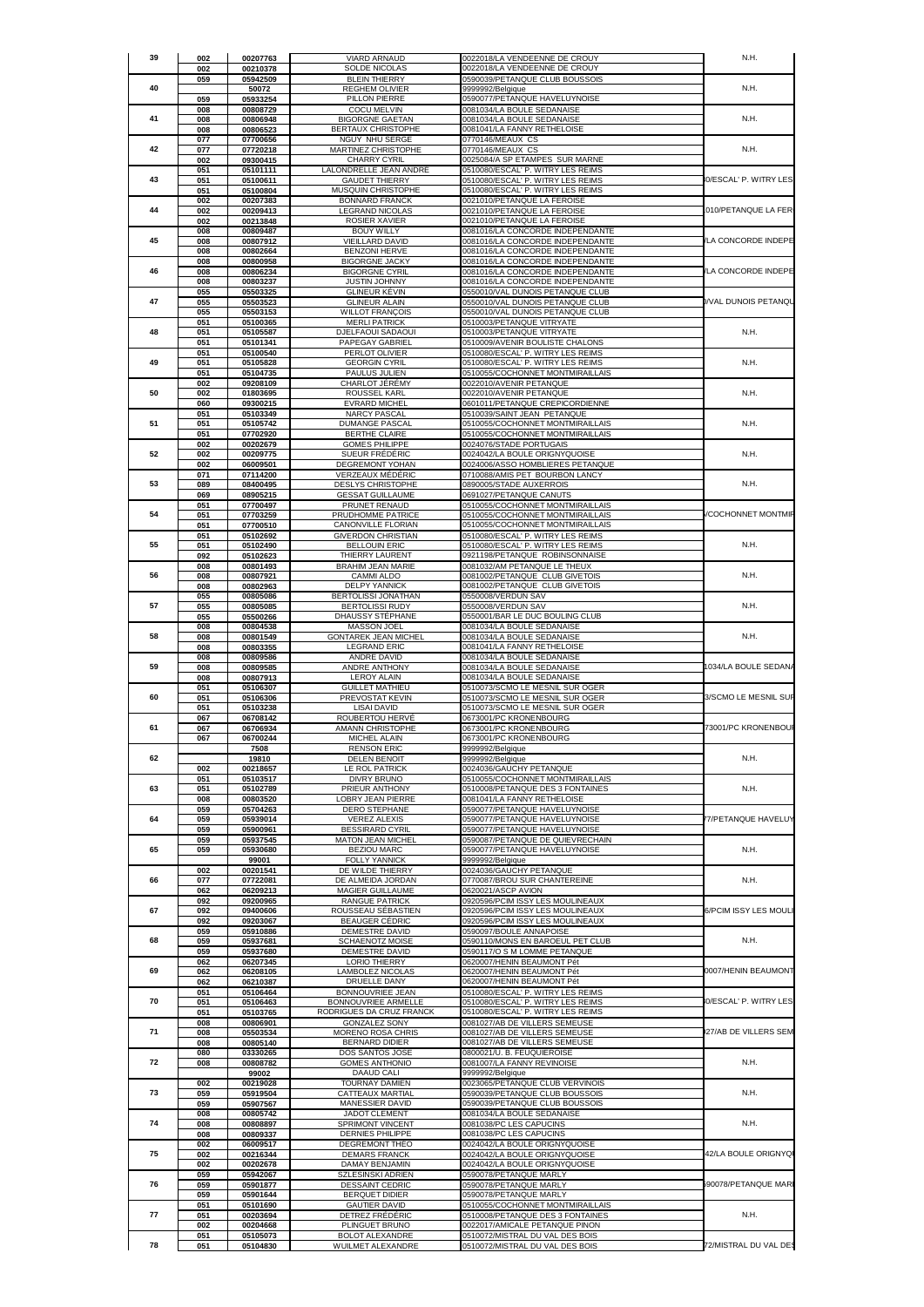|     | 051        | 05106293             | <b>MOROY OLIVIER</b>                                | 0510072/MISTRAL DU VAL DES BOIS                                          |                       |
|-----|------------|----------------------|-----------------------------------------------------|--------------------------------------------------------------------------|-----------------------|
|     | 077        | 09410971             | LAMARRE LAURENT                                     | 0771214/OZOIR LA FERRIERE PETANQUE                                       |                       |
| 79  | 077<br>077 | 09315500<br>07700084 | <b>BEAUTOUR TOM CLIFF</b><br><b>VARAS ANTOINE</b>   | 0771214/OZOIR LA FERRIERE PETANQUE<br>0771214/OZOIR LA FERRIERE PETANQUE | OZOIR LA FERRIERE PE  |
|     | 002        | 00804135             | <b>GIELEGHEM MICKAËL</b>                            | 0023075/U A CHEMINOTS HIRSON AL                                          |                       |
| 80  | 092        | 07807364<br>99003    | <b>GIELEGHEM FRANCIS</b><br><b>MOOLAG RIK</b>       | 0920119/LA BOULE DU LAC ST JAMES<br>9999996/Pays-Bas                     | N.H.                  |
|     | 051        | 05102831             | DELORIEUX REYNALD                                   | 0510008/PETANQUE DES 3 FONTAINES                                         |                       |
| 81  | 051<br>051 | 05100425<br>05100707 | <b>LALLEMENT ERIC</b><br>MOUSSET STÉPHANE           | 0510055/COCHONNET MONTMIRAILLAIS<br>0510008/PETANQUE DES 3 FONTAINES     | N.H.                  |
| 82  | 051        | 05106711             | <b>WILD DIDIER</b>                                  | 0510053/COCHONNET AQUATINTIEN                                            |                       |
|     | 051<br>051 | 05103575<br>05106801 | <b>RICORD HUBERT</b><br>LUKASIK BERNARD             | 0510053/COCHONNET AQUATINTIEN<br>0510053/COCHONNET AQUATINTIEN           | 53/COCHONNET AQUAT    |
| 83  | 051<br>051 | 05106806             | <b>DESMAISON ALAIN</b>                              | 0510053/COCHONNET AQUATINTIEN                                            | 53/COCHONNET AQUAT    |
|     | 051        | 05105859<br>05102894 | <b>GOZDZIOR JESSY</b><br>OGLOZA DAMIEN              | 0510053/COCHONNET AQUATINTIEN<br>0510053/COCHONNET AQUATINTIEN           |                       |
| 84  | 059<br>059 | 05936415<br>05936891 | MANDLER BERNARD<br>LOISELEUX GUY                    | 0590034/A S AULNOYE PETANQUE<br>0590034/A S AULNOYE PETANQUE             | 34/A S AULNOYE PETA   |
|     |            |                      |                                                     |                                                                          |                       |
| 85  | 008<br>008 | 00808458<br>00206276 | MIGNE JACKIE<br>KEYSER GÉRARD                       | 0081042/SAULT RETRO PC<br>0081042/SAULT RETRO PC                         | 081042/SAULT RETRO P  |
|     | 008        | 00808357             | <b>VIGNIER JOEL</b>                                 | 0081042/SAULT RETRO PC                                                   |                       |
| 86  | 008<br>008 | 00801610<br>00800529 | PETIT FRANCK<br><b>MAIURI ERIC</b>                  | 0081007/LA FANNY REVINOISE<br>0081007/LA FANNY REVINOISE                 | 1007/LA FANNY REVINO  |
|     | 008        | 00807860             | <b>TILMONT THOMAS</b>                               | 0081007/LA FANNY REVINOISE                                               |                       |
| 87  | 059<br>059 | 05939646<br>05940045 | DOISE SYLVAIN<br>DOISE RICKY                        | 0590136/ARMENTIERES PETANQUE<br>0590136/ARMENTIERES PETANQUE             | 36/ARMENTIERES PETA   |
|     | 059        | 05911341             | <b>MENU ANTHONY</b>                                 | 0590136/ARMENTIERES PETANQUE                                             |                       |
| 88  | 059<br>059 | 05943344<br>05941313 | DOISE JEAN-PIERRE<br><b>FORTRIE THIERRY</b>         | 0590136/ARMENTIERES PETANQUE<br>0590136/ARMENTIERES PETANQUE             | 36/ARMENTIERES PETA   |
|     | 059        | 05940137             | <b>DESQUIENS LAURENT</b>                            | 0590136/ARMENTIERES PETANQUE                                             |                       |
| 89  | 059<br>059 | 08001297<br>05901147 | <b>BALIQUE THOMAS</b><br>PIETRZAK FREDERIC          | 0590087/PETANQUE DE QUIEVRECHAIN<br>0590087/PETANQUE DE QUIEVRECHAIN     | PETANQUE DE QUIEVR    |
|     | 059        | 05933097             | <b>COUSIN SEBASTIEN</b>                             | 0590087/PETANQUE DE QUIEVRECHAIN                                         |                       |
| 90  | 002<br>002 | 00219447<br>00216164 | LAPLACE ARNAUD<br><b>LAPLACE MICHEL</b>             | 0023032/J PET MONS EN LAONNOIS<br>0023032/J PET MONS EN LAONNOIS         | 32/J PET MONS EN LAO  |
|     | 002        | 05930918             | ROUSSIER YANNICK                                    | 0023032/J PET MONS EN LAONNOIS                                           |                       |
| 91  | 078<br>078 | 07806935<br>09408257 | TEIXEIRA VALENTIN<br><b>STANCATO CÉDRIC</b>         | 0780962/LE CHESNAY 78 Pét.<br>0780962/LE CHESNAY 78 Pét.                 | 80962/LE CHESNAY 78 F |
|     | 078        | 02803765             | <b>BRUNET MATHIAS</b>                               | 0780962/LE CHESNAY 78 Pét                                                |                       |
| 92  | 051<br>051 | 05105653<br>05102665 | LALAOUNA YOANN<br>LALAOUNA EDDY                     | 0510008/PETANQUE DES 3 FONTAINES<br>0510008/PETANQUE DES 3 FONTAINES     | N.H.                  |
|     | 051        | 05100941             | <b>BARTELS YANNICK</b>                              | 0510020/PETANQUE BAZANCOURTOISE                                          |                       |
| 93  | 062        | 09900003<br>06204245 | DE WITTE JEAN MARIE<br><b>BROEHL JIMMY</b>          | 9999992/Belgique<br>0620021/ASCP AVION                                   | N.H.                  |
|     |            | 09900004             | LAMBLOTTE CEDRIC                                    | 9999992/Belgique                                                         |                       |
| 94  |            | 09900005<br>09900006 | ROUILLON DIMITRI<br><b>AGATINO DURO</b>             | 9999992/Belgique<br>9999992/Belgique                                     | 9999992/Belgique      |
|     |            | 09900007             | DUCHESNE NICOLAS                                    | 9999992/Belgique                                                         |                       |
| 95  | 051<br>051 | 05103077<br>05101181 | LOUIS JEAN PIERRE<br>MARIETTE OLIVIER               | 0510073/SCMO LE MESNIL SUR OGER<br>0510073/SCMO LE MESNIL SUR OGER       | 3/SCMO LE MESNIL SUF  |
|     | 051        | 05104950             | <b>ESCARBELT FRÉDÉRIC</b>                           | 0510073/SCMO LE MESNIL SUR OGER                                          |                       |
| 96  | 002<br>002 | 00218404<br>00216159 | <b>WILLEMAIN DAVID</b><br><b>MERCIER RÉMI</b>       | 0024045/LA PETANQUE GUISARDE<br>0024045/LA PETANQUE GUISARDE             | 145/LA PETANQUE GUIS  |
|     | 002<br>008 | 00201809<br>00808690 | <b>BAUGNIES STEPHANE</b><br><b>BASOT CHRISTOPHE</b> | 0024045/LA PETANQUE GUISARDE<br>0081038/PC LES CAPUCINS                  |                       |
| 97  | 008        | 00802532             | DRUX GREGORY                                        | 0081038/PC LES CAPUCINS                                                  | 81038/PC LES CAPUCIN  |
|     | 008<br>002 | 00808456<br>00218423 | SINGERY MATHIEU<br>ROUSSEAUX DANIEL                 | 0081038/PC LES CAPUCINS<br>0023065/PETANQUE CLUB VERVINOIS               |                       |
| 98  | 002        | 00219714             | ROUSSEAUX MATHIEU                                   | 0023065/PETANQUE CLUB VERVINOIS                                          | 5/PETANQUE CLUB VER   |
|     | 002<br>002 | 00219279<br>00218580 | SANDRAS OLIVIER<br>POTARD MARC ANTOINE              | 0023065/PETANQUE CLUB VERVINOIS<br>0023065/PETANQUE CLUB VERVINOIS       |                       |
| 99  | 002        | 00219586             | BAILLARD STÉPHANE                                   | 0023065/PETANQUE CLUB VERVINOIS                                          | 5/PETANQUE CLUB VER   |
|     | 002<br>002 | 00219585<br>00216043 | <b>BAILLARD FLORENT</b><br>LAPLACE CHRISTOPHE       | 0023065/PETANQUE CLUB VERVINOIS<br>0022018/LA VENDEENNE DE CROUY         |                       |
| 100 | 002        | 00216529             | LAPLACE FLORIAN                                     | 0022018/LA VENDEENNE DE CROUY                                            | PETANQUE FOLEMBRA     |
|     | 002<br>002 | 00204767<br>06002889 | <b>MERCIER THIERRY</b><br>DARGENT ALAIN             | 0022030/PETANQUE FOLEMBRAYSIENNE<br>0022018/LA VENDEENNE DE CROUY        |                       |
| 101 | 002        | 00216136             | DARGENT VIRGINIE                                    | 0022018/LA VENDEENNE DE CROUY                                            | 18/LA VENDEENNE DE O  |
|     | 002<br>051 | 00204757<br>05104252 | <b>BAYARD THIERRY</b><br>DAZY JESSY                 | 0022018/LA VENDEENNE DE CROUY<br>0510055/COCHONNET MONTMIRAILLAIS        |                       |
| 102 | 051        | 05103361             | <b>BIGOT PASCAL</b>                                 | 0510055/COCHONNET MONTMIRAILLAIS                                         | N.H.                  |
|     | 051<br>002 | 06708880<br>00201525 | MAURY JONATHAN<br>LEDESMA FREDERIC                  | 0510039/SAINT JEAN PETANQUE<br>0024076/STADE PORTUGAIS                   |                       |
| 103 | 002        | 00216126             | LANGLET GAËL                                        | 0024076/STADE PORTUGAIS                                                  | N.H.                  |
|     | 080<br>002 | 00202680<br>00213519 | NOEL JOSÉ<br>VERBREGUE ARNAUD                       | 0800029/PETANQUE HAMOISE<br>0024042/LA BOULE ORIGNYQUOISE                |                       |
| 104 | 002        | 00211305             | <b>CARRE CHRISTOPHE</b>                             | 0024042/LA BOULE ORIGNYQUOISE                                            | N.H.                  |
|     | 002<br>002 | 00209287<br>00804149 | COQUISART MARTIAL<br><b>GIELEGHEM PATRICK</b>       | 0021007/PET CHAUNY AUTREVILLE<br>0023075/U A CHEMINOTS HIRSON AL         |                       |
| 105 | 002        | 00807699             | <b>BRICHET ARNAUD</b>                               | 0023075/U A CHEMINOTS HIRSON AL                                          | N.H.                  |
|     | 002<br>059 | 00206294<br>05941595 | PAQUET LAURENT<br>DECRUCQ DAVID                     | 0023062/ET SPORT DE MONTCORNET<br>0590041/PETANQUE CLUB BACHINOIS        |                       |
| 106 | 059        | 05941594             | MABILLE GREGORY                                     | 0590041/PETANQUE CLUB BACHINOIS                                          | 1/PETANQUE CLUB BAC   |
|     | 059<br>051 | 05938758<br>05106681 | <b>VEREZ DIMITRI</b><br>SERVENAY NICOLAS            | 0590041/PETANQUE CLUB BACHINOIS<br>0510083/LA PETANQUE TAISSOTINE        |                       |
| 107 | 051        | 05106325<br>05100039 | PECRIAUX REYNALD                                    | 0510083/LA PETANQUE TAISSOTINE                                           | 33/LA PETANQUE TAISS  |
|     | 051<br>051 | 05106333             | PIOTIN JEAN LUC<br>MONVOISIN ROMAIN                 | 0510083/LA PETANQUE TAISSOTINE<br>0510083/LA PETANQUE TAISSOTINE         |                       |
| 108 | 051        | 05106678             | NOYELLE JULIEN<br>PATE ALEXANDRA                    | 0510083/LA PETANQUE TAISSOTINE                                           | 83/LA PETANQUE TAISS  |
|     | 051<br>077 | 05100089<br>01002488 | ROIGNAU TONY                                        | 0510083/LA PETANQUE TAISSOTINE<br>0770557/DAMMARIE LES LYS ESD           |                       |
| 109 | 077<br>077 | 05200078<br>03453237 | <b>BEURTON EMMANUEL</b><br>MASIARINANJA MITONDRASOA | 0770557/DAMMARIE LES LYS ESD<br>0770557/DAMMARIE LES LYS ESD             | 557/DAMMARIE LES LYS  |
|     | 051        | 05106794             | <b>JULLION EDDY</b>                                 | 0510008/PETANQUE DES 3 FONTAINES                                         |                       |
| 110 | 051<br>051 | 05104882<br>05101331 | LALAOUNA BRIAN<br>PETIT FRANCK                      | 0510008/PETANQUE DES 3 FONTAINES<br>0510080/ESCAL' P. WITRY LES REIMS    | N.H.                  |
|     | 094        | 09412093             | RAMANAKORAISINA SYLVANO                             | 0940382/AAS FRESNES                                                      |                       |
| 111 | 094        | 09414356             | AZZINARI NINO                                       | 0941028/ABBSM                                                            | N.H.                  |
|     | 002        | 00215305             | NOEL JÉRÉMY                                         | 0024039/PETANQUE BOHAINOISE                                              |                       |
| 112 | 002<br>002 | 00216158<br>05937985 | NOEL JÉRÔME<br><b>LAFORCE PATRICE</b>               | 0024039/PETANQUE BOHAINOISE<br>0024039/PETANQUE BOHAINOISE               | 039/PETANQUE BOHAIN   |
|     | 008        | 00802758             | GOYET PHILIPPE                                      | 0081038/PC LES CAPUCINS                                                  |                       |
| 113 | 008<br>008 | 00802815<br>00800975 | DORE DAVID<br>PITET DIDIER                          | 0081026/COCHONNET LA RIMOGNEUSE<br>0081034/LA BOULE SEDANAISE            | N.H.                  |
|     | 051        | 05105699             | <b>DEVILLERS ROBERT</b>                             | 0510035/MJEP CORMONTREUIL                                                |                       |
|     | 051<br>051 | 05106498             | <b>MENU CHARLES</b>                                 | 0510024/AMICALE JAMIN                                                    | N.H.                  |
| 114 |            | 05102897<br>00211466 | KLATT DOMINIQUE.<br>ROUZE FRANCK                    | 0510024/AMICALE JAMIN<br>0025004/P C ESSOMES SUR MARNE                   |                       |
|     | 002        | 06007258             | <b>DECONNINCK DIDIER</b>                            | 0025004/P C ESSOMES SUR MARNE                                            | 04/P C ESSOMES SUR N  |
| 115 | 002        |                      |                                                     | 0025004/P C ESSOMES SUR MARNE                                            |                       |
|     | 002<br>051 | 06009437<br>05107009 | <b>DECONNINCK SABINE</b><br><b>WATRAK TONY</b>      | 0510053/COCHONNET AQUATINTIEN                                            |                       |
| 116 | 051        | 05107007             | FOURNIER ROMUALD                                    | 0510053/COCHONNET AQUATINTIEN                                            | 53/COCHONNET AQUATI   |
|     | 051<br>010 | 05106923<br>01000117 | LONG OLIVIER<br>ZIMMERMANN ALAIN                    | 0510053/COCHONNET AQUATINTIEN<br>0100006/BOUCHON D'ESSOYES               |                       |